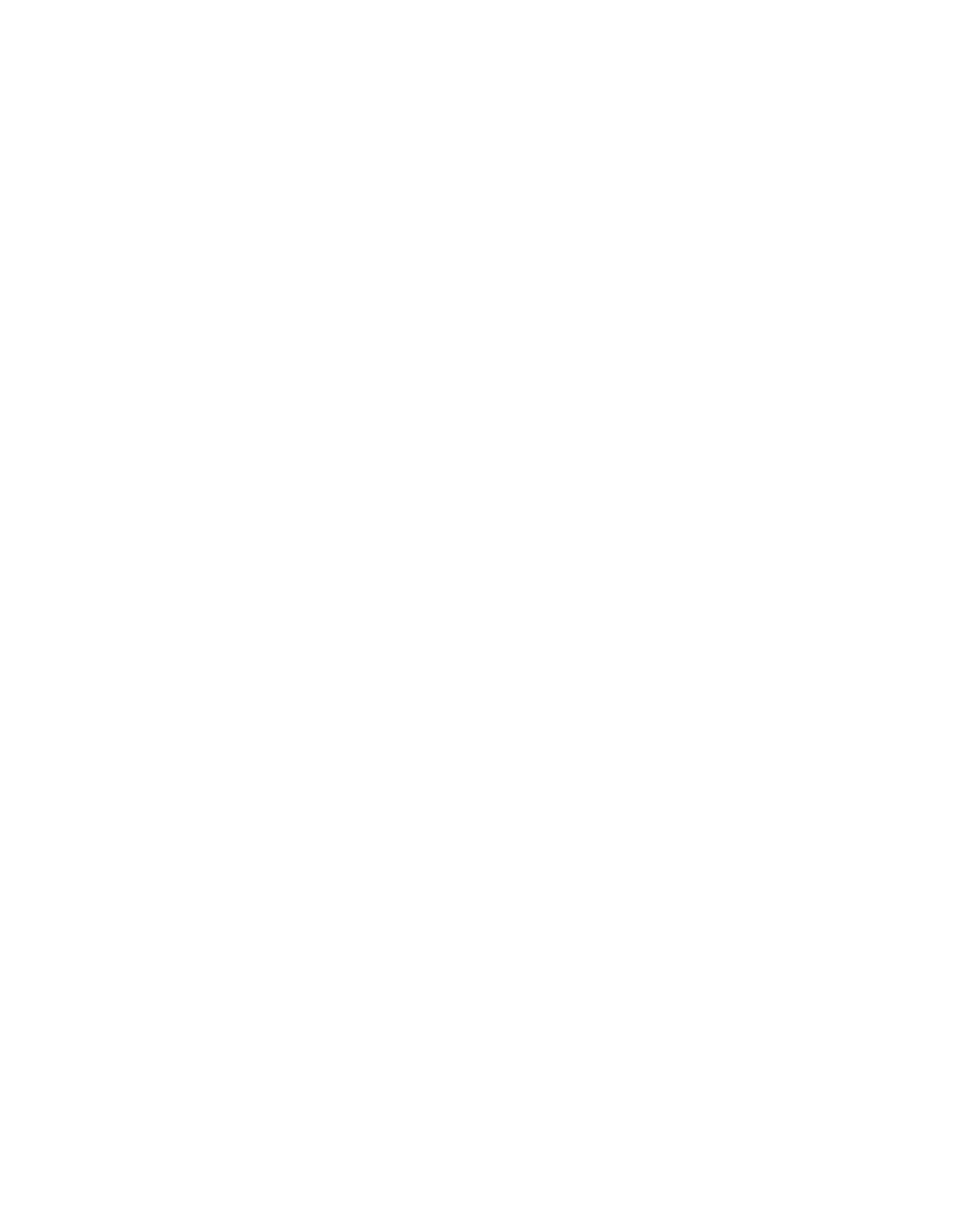| <b>Common Name and</b>                                                     | Regulatory Status <sup>1</sup> |              |                                                                                                                                                                                              |                                                                                                                                                                                                                                                                                         |  |
|----------------------------------------------------------------------------|--------------------------------|--------------|----------------------------------------------------------------------------------------------------------------------------------------------------------------------------------------------|-----------------------------------------------------------------------------------------------------------------------------------------------------------------------------------------------------------------------------------------------------------------------------------------|--|
| <b>Scientific Name</b>                                                     | <b>TRPA</b><br>Federal         | <b>State</b> | <b>Habitat and Flowering Period</b>                                                                                                                                                          | Potential to Occur <sup>2</sup>                                                                                                                                                                                                                                                         |  |
| Galena Creek (Carson Range)<br>rockcress<br>Arabis rigidissima var. demota | <b>TRPA</b><br><b>FSS</b>      | CRPR-1B      | Rocky areas along edges of conifer and/or aspen stands. Usually found on<br>moderate to steep northerly aspects in moisture accumulating microsites;<br>7,400-8,400 ft. elev. Blooms August. | Plan Area: Present<br>At least two occurrences have been documented in the plan area, and<br>suitable habitat is present in other locations.<br>Lodge Site: None<br>The Lodge site is located below the range of this species; no suitable<br>habitat is present.                       |  |
| Threetip sagebrush<br>Artemisia tripartita ssp. tripartita                 |                                | CRPR-2       | Openings in upper montane coniferous forest, on rocky/volcanic soils;<br>7,200-8,530 ft. elev. Blooms August.                                                                                | Plan Area: Present<br>At least one occurrence has been documented in the upper elevations of<br>the plan area, and suitable habitat is present in other locations.<br>Lodge Site: None<br>The Lodge site is located below the range of this species; no suitable<br>habitat is present. |  |
| Tiehm's rock cress<br>Boechera tiehmii                                     | <b>FSS</b>                     | CRPR-1B      | Granitic alpine boulder and rock fields; 9,700 to 12,000 ft. elev.<br>Blooms July-August.                                                                                                    | Plan Area: None<br>Lodge Site: None<br>The plan area and Lodge site are located below the range of this species;<br>no alpine rocky habitats present.                                                                                                                                   |  |
| Upswept moonwort<br>Botrychium ascendens                                   | <b>FSS</b>                     |              | Wet or moist soils, mostly of meadows and riparian areas in lower montane<br>coniferous forest; 5,000-10,200 ft. elev. Fertile in August.                                                    | Plan Area: Present<br>At least one occurrence has been documented in the plan area, and<br>suitable habitat is present in other locations.<br>Lodge Site: None<br>The Lodge site is urban and mostly developed. No suitable habitat is<br>present.                                      |  |
| Scalloped moonwort<br>Botrychium crenulatum                                | <b>FSS</b>                     | CRPR-2       | Bogs, fens, meadows, and seeps, in upper montane coniferous forest,<br>primarily moist meadows near creeks; 4,000-11,000 ft. elev. Fertile July-<br>August.                                  | Plan Area: Present<br>Several occurrences have been documented in the plan area, and<br>suitable habitat is present in other locations.<br>Lodge Site: None<br>The Lodge site is urban and mostly developed. No suitable habitat is<br>present.                                         |  |
| Common moonwort<br>Botrychium lunaria                                      | <b>FSS</b>                     | CRPR-2       | Wet or moist soils, mostly of meadows, seeps, and springs in subalpine and<br>upper montane coniferous forest; 6,400-11,200 ft. elev. Fertile in August.                                     | Plan Area: Moderate<br>Potential habitat is present in the plan area.<br>Lodge Site: None<br>The Lodge site is urban and mostly developed. No suitable habitat is<br>present.                                                                                                           |  |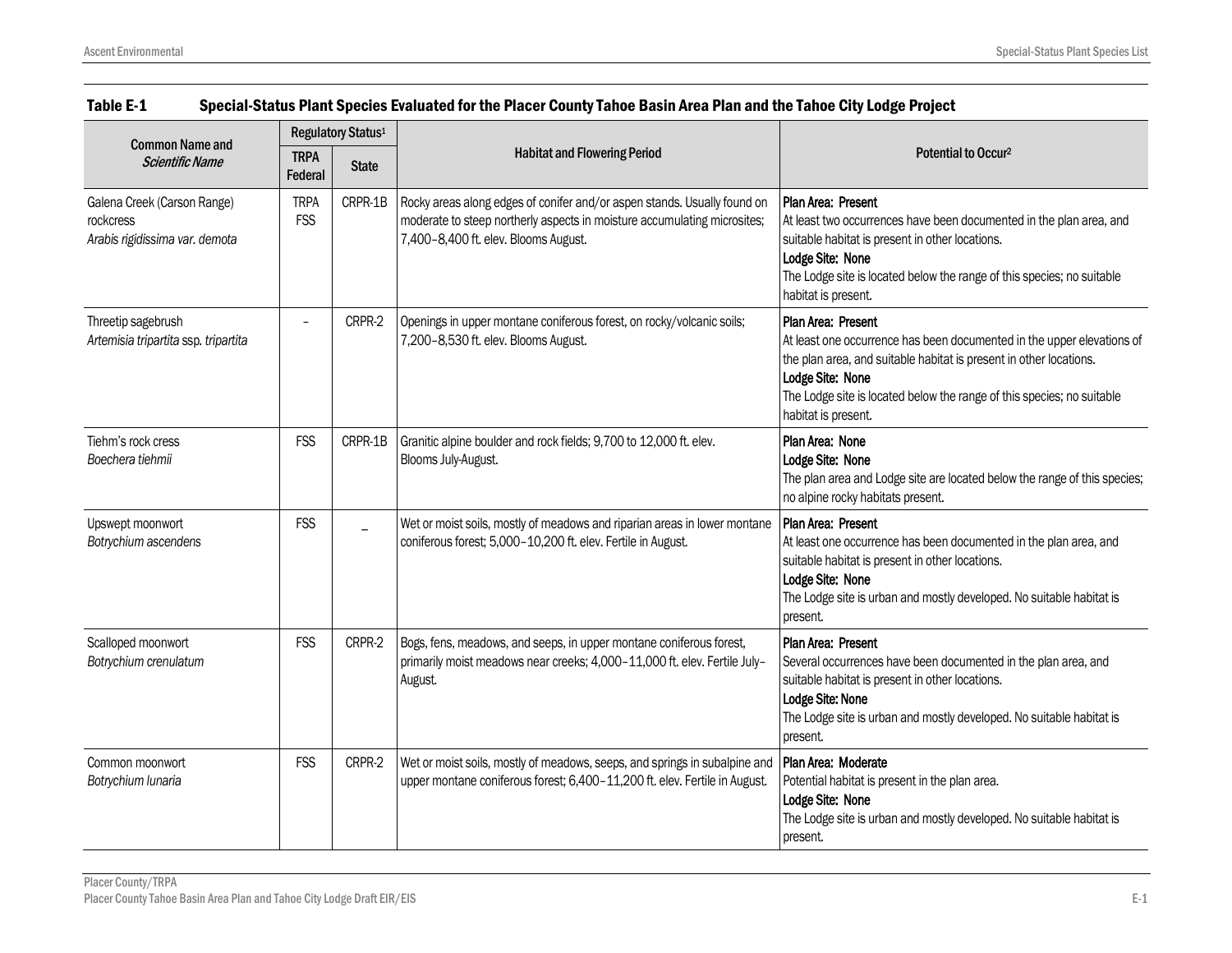| <b>Common Name and</b>                      | Regulatory Status <sup>1</sup> |              |                                                                                                                                                                     |                                                                                                                                                                                                                                                      |  |
|---------------------------------------------|--------------------------------|--------------|---------------------------------------------------------------------------------------------------------------------------------------------------------------------|------------------------------------------------------------------------------------------------------------------------------------------------------------------------------------------------------------------------------------------------------|--|
| <b>Scientific Name</b>                      | <b>TRPA</b><br>Federal         | <b>State</b> | <b>Habitat and Flowering Period</b>                                                                                                                                 | Potential to Occur <sup>2</sup>                                                                                                                                                                                                                      |  |
| Mingan moonwort<br>Botrychium minganense    | <b>FSS</b>                     | CRPR-2       | Wet or moist soils, mostly of riparian areas, small streams, or fens in upper<br>and lower montane coniferous forest; 5,000-10,000 ft. elev. Fertile July-<br>Sept. | Plan Area: Present<br>At least one occurrence has been documented in the plan area, and<br>suitable habitat is present in other locations.<br>Lodge Site: None<br>The Lodge site is urban and mostly developed. No suitable habitat is<br>present.   |  |
| Western goblin<br>Botrychium montanum       | <b>FSS</b>                     | CRPR-2       | Wet or moist soils, mostly of meadows and seeps in upper and lower<br>montane coniferous forest; 5,000-7,000 ft. elev. Fertile July-Sept.                           | Plan Area: Present<br>At least one occurrence has been documented in the plan area, and<br>suitable habitat is present in other locations.<br>Lodge Site: None<br>The Lodge site is urban and mostly developed. No suitable habitat is<br>present.   |  |
| Bolander's candle moss<br>Bruchia bolanderi | <b>FSS</b>                     | CRPR-2       | Wet or moist soils of meadows, seeps, and stream banks in upper and<br>lower montane coniferous forest; 5,300-11,000 ft. elev. Fertile period not<br>specified.     | Plan Area: Moderate<br>Potential habitat is present in the plan area.<br>Lodge Site: None<br>The Lodge site is urban and mostly developed. No suitable habitat is<br>present.                                                                        |  |
| Davy's sedge<br>Carex davyi                 |                                | CRPR-1B      | Subalpine and upper montane coniferous forests; 4,800-10,600 ft. elev.<br>Blooms May-August.                                                                        | Plan Area: Present<br>At least two occurrences have been documented in the plan area, and<br>suitable habitat is present in other locations.<br>Lodge Site: None<br>The Lodge site is urban and mostly developed. No suitable habitat is<br>present. |  |
| Woolly-fruited sedge<br>Carex lasiocarpa    |                                | CRPR-2       | Bogs and fens, and lake margin marshes and swamps at elevations; of<br>1,980-6,850 ft. elev. Blooms June-July.                                                      | Plan Area: Present<br>At least one occurrence has been documented in the plan area, and<br>suitable habitat is present in other locations.<br>Lodge Site: None<br>The Lodge site is urban and mostly developed. No suitable habitat is<br>present.   |  |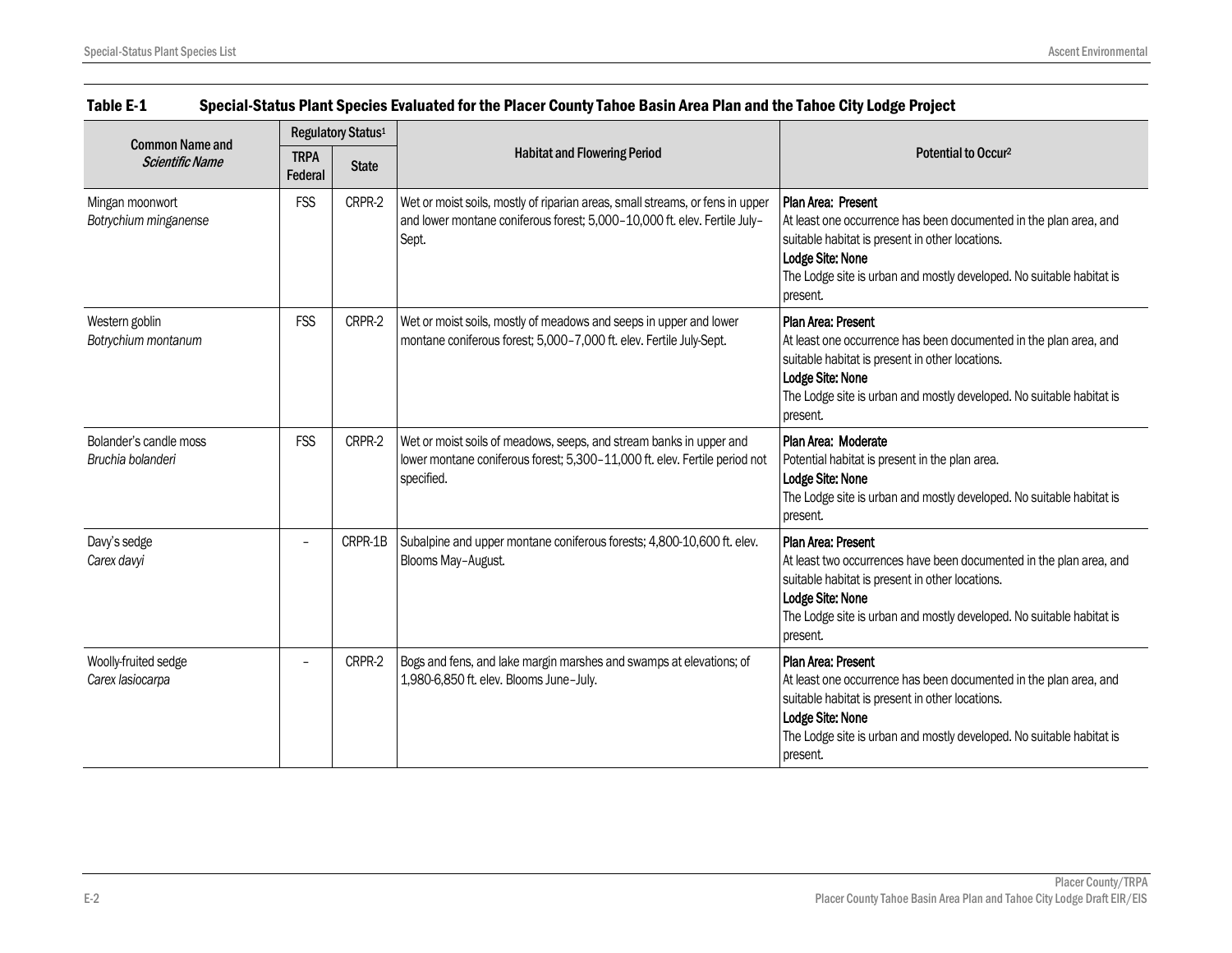| <b>Common Name and</b>                               | Regulatory Status <sup>1</sup> |              |                                                                                                                                                                                                                                          |                                                                                                                                                                                                                                                                                                                                   |  |
|------------------------------------------------------|--------------------------------|--------------|------------------------------------------------------------------------------------------------------------------------------------------------------------------------------------------------------------------------------------------|-----------------------------------------------------------------------------------------------------------------------------------------------------------------------------------------------------------------------------------------------------------------------------------------------------------------------------------|--|
| <b>Scientific Name</b>                               | <b>TRPA</b><br>Federal         | <b>State</b> | <b>Habitat and Flowering Period</b>                                                                                                                                                                                                      | Potential to Occur <sup>2</sup>                                                                                                                                                                                                                                                                                                   |  |
| Mud sedge<br>Carex limosa                            |                                | CRPR-2       | Upper montane coniferous forest, lower montane coniferous forest, bogs<br>and fens, meadows and seeps, marshes and swamps (in floating bogs<br>and soggy meadows, often at edges of lakes); 4,000-9,000 ft. elev.<br>Blooms June-August. | Plan Area: Moderate<br>Potential habitat is present in the plan area.<br>Lodge Site: None<br>The Lodge site is urban and mostly developed. No suitable habitat is<br>present.                                                                                                                                                     |  |
| Northern meadow sedge<br>Carex praticola             |                                | CRPR-2       | Wet meadows and seeps; 0-10,500 ft. elev. Blooms May-July.                                                                                                                                                                               | Plan Area: High<br>Potential habitat is present in the plan area, and species has been<br>documented near Barker Pass.<br>Lodge Site: None<br>The Lodge site is urban and mostly developed. No suitable habitat is<br>present.                                                                                                    |  |
| Clustered lady's slipper<br>Cypripedium fasciculatum | <b>FSS</b>                     | CRPR-4       | Moist, shady coniferous forests, often on slopes, usually in serpentine seeps <b>Plan Area: Low</b><br>or streambanks; 300 to 8,000 ft. elev. Blooms March-August.                                                                       | Not known to occur in the Tahoe Basin or surrounding region and no<br>serpentine habitat preferred by this species is present.<br>Lodge Site: None<br>The Lodge site is urban and mostly developed. No suitable habitat is<br>present.                                                                                            |  |
| Branched collybia<br>Dendrocollybia racemosa         | <b>FSS</b>                     |              | Fungus growing on old decayed or blackened mushrooms or occasionally in<br>coniferous duff, usually within old growth stands. Fertile late fall to mid-<br>winter.                                                                       | Plan Area: Present<br>At least one occurrence has been documented in the plan area, and<br>potential habitat is present in other locations. The known occurrence is<br>from 1982 from a general location in "Tahoe City."<br>Lodge Site: None<br>The Lodge site is urban and mostly developed. No suitable habitat is<br>present. |  |
| Tahoe draba<br>Draba asterophora var. asterophora    | <b>TRPA</b><br><b>FSS</b>      | CRPR-1B      | Alpine boulder and rock fell field in rock crevices and open granite talus<br>slopes, subalpine coniferous forest, usually on northeast-facing slopes;<br>8,200-10,500 ft. elev. Blooms July-September.                                  | Plan Area: None<br>Lodge Site: None<br>The plan area and Lodge project site are located below the range of this<br>species; no alpine rocky habitats present.                                                                                                                                                                     |  |
| Cup Lake draba<br>Draba asterophora var. macrocarpa  | <b>TRPA</b><br><b>FSS</b>      | CRPR-1B      | Subalpine coniferous forest on steep, gravelly or rocky slopes; 8,200-9,200   Plan Area: None<br>ft. elev.<br>Blooms July-August.                                                                                                        | Lodge Site: None<br>Species occurs at higher elevations than occur in the plan area and<br>Lodge site. No suitable habitat is present.                                                                                                                                                                                            |  |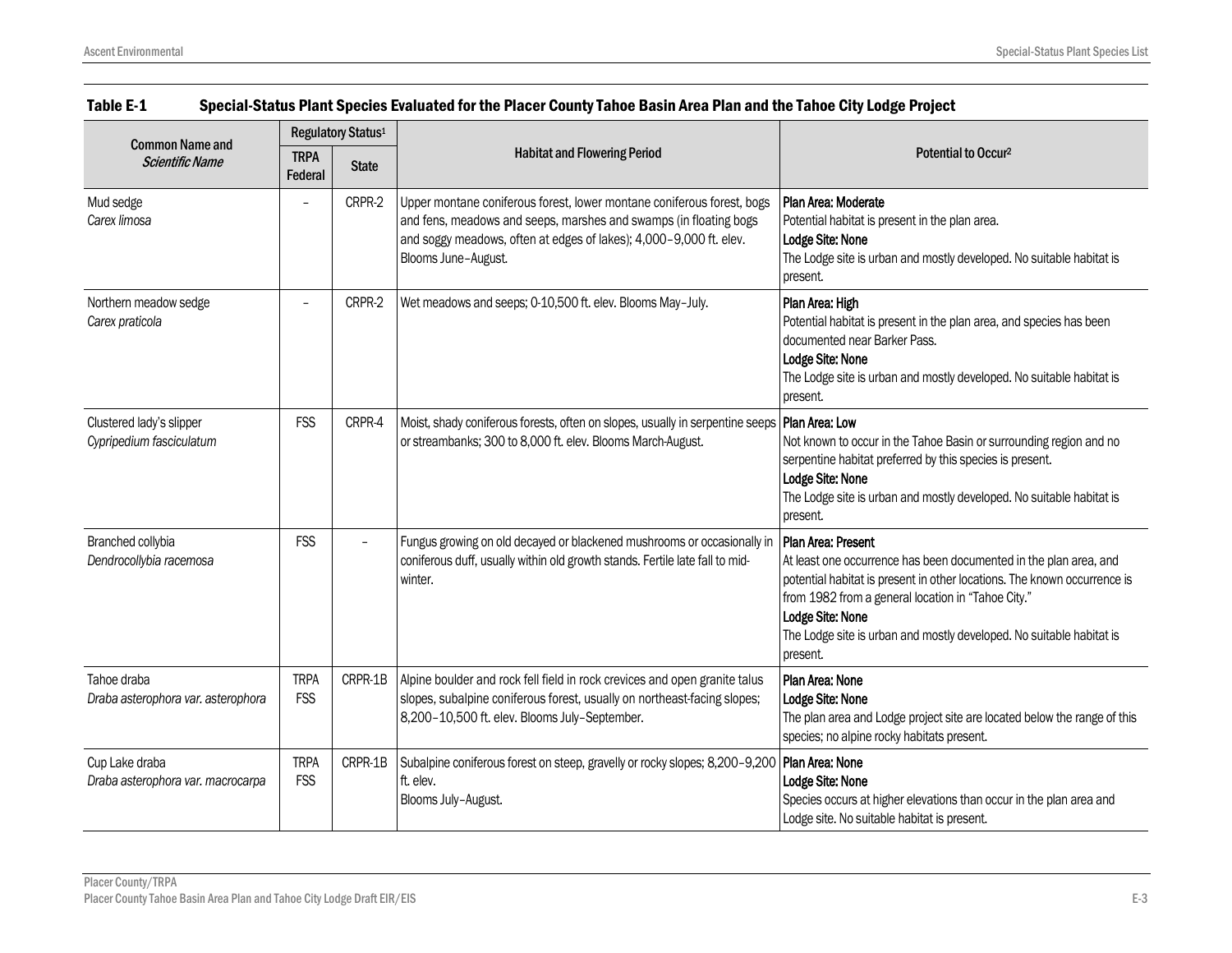| <b>Common Name and</b>                                                    | Regulatory Status <sup>1</sup> |              |                                                                                                                                                                                                    |                                                                                                                                                                                                                                                    |  |
|---------------------------------------------------------------------------|--------------------------------|--------------|----------------------------------------------------------------------------------------------------------------------------------------------------------------------------------------------------|----------------------------------------------------------------------------------------------------------------------------------------------------------------------------------------------------------------------------------------------------|--|
| <b>Scientific Name</b>                                                    | <b>TRPA</b><br>Federal         | <b>State</b> | <b>Habitat and Flowering Period</b>                                                                                                                                                                | Potential to Occur <sup>2</sup>                                                                                                                                                                                                                    |  |
| Oregon fireweed<br>Epilobium oreganum                                     |                                | CRPR-1B      | Upper montane coniferous forest, lower montane coniferous forest, in or<br>near streams, bogs, or fens; often in serpentine soils (broad endemic);<br>1,600-7,300 ft. elev. Blooms June-September. | Plan Area: Moderate<br>Potential habitat is present in the plan area.<br>Lodge Site: None<br>The Lodge site is urban and mostly developed. No suitable habitat is<br>present.                                                                      |  |
| Marsh willowherb<br>Epilobium palustre                                    |                                | CRPR-2       | Bogs and fens, meadows, and seeps; 7,218 ft. elev.<br>Blooms July-August.                                                                                                                          | Plan Area: Low<br>Known in California only from Grass Lake in El Dorado County and Willow<br>Lake in Plumas County.<br>Lodge Site: None<br>The Lodge site is urban and mostly developed. No suitable habitat is<br>present.                        |  |
| Nevada daisy<br>Erigeron eatonii var. nevadincola                         |                                | CRPR-2       | Rocky flats, generally in sagebrush scrub or pinyon and juniper woodland;<br>4,500-9,500 ft. elev. Blooms May-July.                                                                                | Plan Area: Moderate<br>Potential habitat is present in the plan area.<br>Lodge Site: None<br>The Lodge site is urban and mostly developed. No suitable habitat is<br>present.                                                                      |  |
| Starved daisy<br>Erigeron miser                                           | <b>FSS</b>                     | CRPR-1B      | Cracks or clefts in granite outcrops; 6,000-8,500 ft. elev.<br>Blooms June-October.                                                                                                                | Plan Area: Moderate<br>Potential habitat is present in the plan area.<br>Lodge Site: None<br>The Lodge site is urban and mostly developed. No suitable habitat is<br>present.                                                                      |  |
| Torrey (Donner Pass) buckwheat<br>Eriogonum umbellatum var.<br>torreyanum | <b>FSS</b>                     | CRPR-1B      | Highly erosive, shallow, rocky volcanic soils with sparse vegetation; 6,000-<br>8,600 ft. elev. Blooms July-September.                                                                             | Plan Area: Moderate<br>Potential habitat is present in the plan area.<br>Lodge Site: None<br>The Lodge site is urban and mostly developed. No suitable habitat is<br>present.                                                                      |  |
| American manna grass<br>Glyceria grandis                                  |                                | CRPR-2       | Bog, fens, meadows, seeps, marshes, and swamps; streambanks and lake<br>margins; 50-6,500 ft. elev. Blooms June-August.                                                                            | Plan Area: Present<br>At least one occurrence has been documented in the plan area, and<br>suitable habitat is present in other locations.<br>Lodge Site: None<br>The Lodge site is urban and mostly developed. No suitable habitat is<br>present. |  |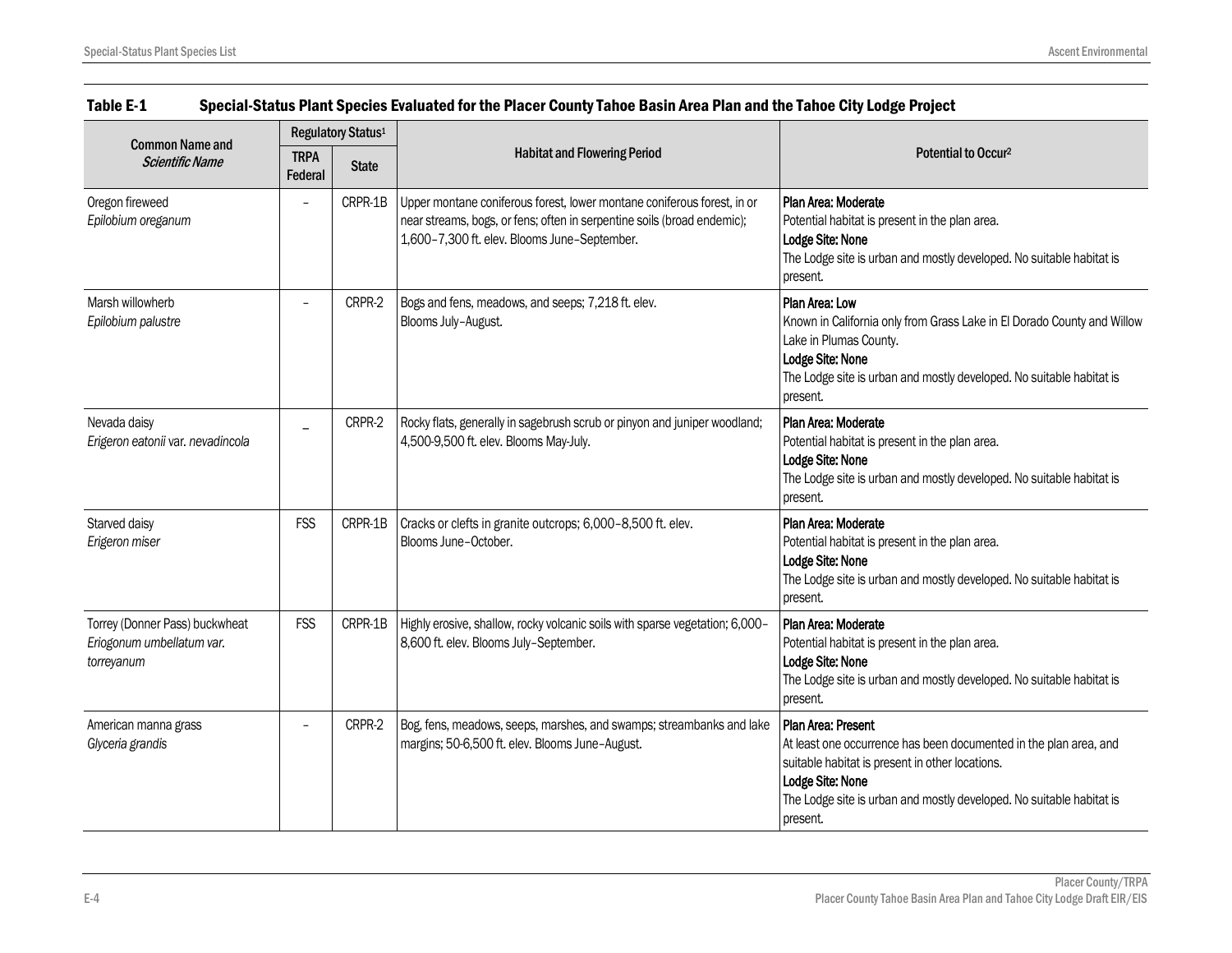|                                                  | Regulatory Status <sup>1</sup>                                                |                        |                                                                                                                                                                                                                                                                                                          |                                                                                                                                                                                                                                                                                                                                      |  |
|--------------------------------------------------|-------------------------------------------------------------------------------|------------------------|----------------------------------------------------------------------------------------------------------------------------------------------------------------------------------------------------------------------------------------------------------------------------------------------------------|--------------------------------------------------------------------------------------------------------------------------------------------------------------------------------------------------------------------------------------------------------------------------------------------------------------------------------------|--|
| <b>Common Name and</b><br><b>Scientific Name</b> | <b>Habitat and Flowering Period</b><br><b>TRPA</b><br><b>State</b><br>Federal |                        | Potential to Occur <sup>2</sup>                                                                                                                                                                                                                                                                          |                                                                                                                                                                                                                                                                                                                                      |  |
| Blandow's bog-moss<br>Helodium blandowii         | <b>FSS</b>                                                                    | CRPR-2                 | Bogs and fens with calcareous groundwater in subalpine coniferous forest;<br>5,000-9,500 ft. elev. Fertile period unknown.                                                                                                                                                                               | Plan Area: Low<br>Suitable fen habitat is expected to be limited or absent in the plan area.<br>A main criterion for fen determinations is the presence of at least 40 cm<br>of peat in the upper 80 cm of the soil profile.<br>Lodge Site: None<br>The Lodge site is urban and mostly developed. No suitable habitat is<br>present. |  |
| Short-leaved hulsea<br>Hulsea brevifolia         | <b>FSS</b>                                                                    | CRPR-1B                | Upper and lower montane coniferous forest, primarily red fir forests, on<br>volcanic or granitic gravel or sand, or on slate; 4,200-10,500 ft. elev.<br>Blooms May-August.                                                                                                                               | Plan Area: Moderate<br>Potential habitat is present in the plan area.<br>Lodge Site: None<br>The Lodge site is urban and mostly developed. No suitable habitat is<br>present.                                                                                                                                                        |  |
| Plumas ivesia<br>Ivesia sericoleuca              | <b>FSS</b>                                                                    | CRPR-1B                | Vernally wet portions of meadows and alkali flats, and in vernal pools within   Plan Area: Moderate<br>sagebrush scrub or lower montane coniferous forest, often on volcanic soils; Potential habitat is present in the plan area. Species occurs nearby in<br>4,300-7,200 ft. elev. Blooms May-October. | Martis Valley.<br>Lodge Site: None<br>The Lodge site is urban and mostly developed. No suitable habitat is<br>present.                                                                                                                                                                                                               |  |
| Webber's ivesia<br>Ivesia webberi                | FC, FSS                                                                       | CRPR-1B.<br><b>NCE</b> | Shallow, clayey soils derived from andesitic rock. Typically found on sparsely   Plan Area: Low<br>to moderately densely vegetated sites in low sage scrub in association with<br>dwarfed or cushion-like perennial herbs; 3,000-7,000 ft. elev. Blooms May-<br>July.                                    | Species is known in California only from Sierra and Dog Valleys.<br>Lodge Site: None<br>The Lodge site is urban and mostly developed. No suitable habitat is<br>present.                                                                                                                                                             |  |
| Santa Lucia dwarf rush<br>Juncus luciensis       |                                                                               | CRPR-1B                | Wet, sandy soils in riparian habitats, meadows and seeps, and vernal pools<br>within chaparral, sagebrush scrub, and lower montane coniferous forest;<br>1,000-6,700 ft. elev. Blooms April-July.                                                                                                        | Plan Area: Moderate<br>Potential habitat is present in the plan area.<br>Lodge Site: None<br>The Lodge site is urban and mostly developed. No suitable habitat is<br>present.                                                                                                                                                        |  |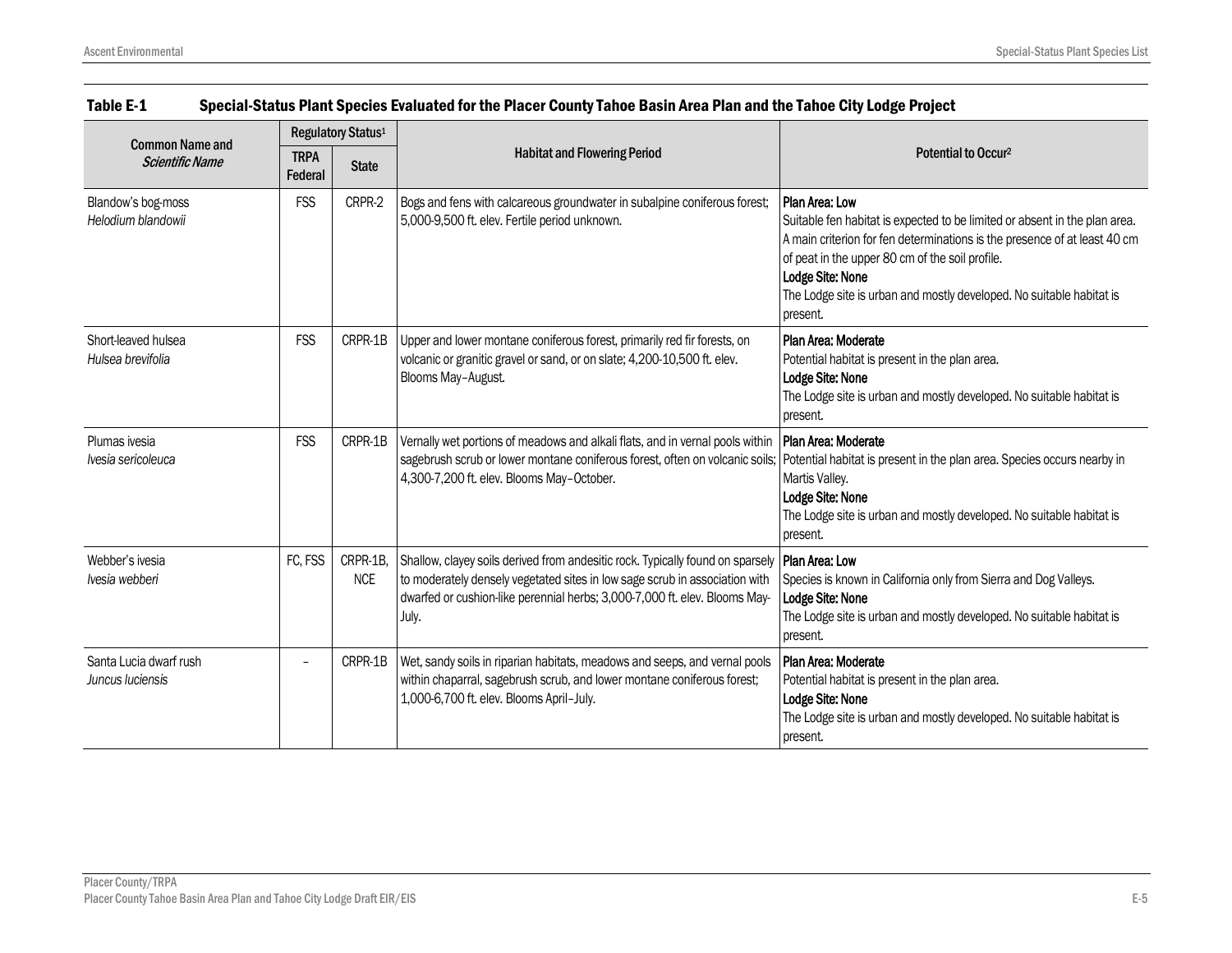| <b>Common Name and</b>                                      | Regulatory Status <sup>1</sup> |              |                                                                                                                                                                                                                                                                                                                      |                                                                                                                                                                                                               |  |
|-------------------------------------------------------------|--------------------------------|--------------|----------------------------------------------------------------------------------------------------------------------------------------------------------------------------------------------------------------------------------------------------------------------------------------------------------------------|---------------------------------------------------------------------------------------------------------------------------------------------------------------------------------------------------------------|--|
| <b>Scientific Name</b>                                      | <b>TRPA</b><br>Federal         | <b>State</b> | <b>Habitat and Flowering Period</b>                                                                                                                                                                                                                                                                                  | Potential to Occur <sup>2</sup>                                                                                                                                                                               |  |
| Sierra Valley lewisia<br>Lewisia kelloggii ssp. hutchisonii | <b>FSS</b>                     | CRPR-3       | Ridge tops or flat open spaces with widely spaced trees and sandy<br>granite, slate or volcanic rubble in upper montane coniferous forest;<br>5,000 to 7,000 ft. elev. Blooms May-August.                                                                                                                            | Plan Area: Low<br>No nearby occurrences known; nearest confirmed occurrences are in<br>Sierra Valley.<br>Lodge Site: None<br>The Lodge site is urban and mostly developed. No suitable habitat is<br>present. |  |
| Kellogg's lewisia<br>Lewisia kelloggii ssp. kelloggii       | <b>FSS</b>                     |              | Ridge tops in decomposed granite, volcanic ash, or rubble in upper<br>montane coniferous forest; 4,500-8,000 ft. elev. Blooms June-August.                                                                                                                                                                           | Plan Area: Low<br>Nearest confirmed occurrences are in Yosemite National Park.<br>Lodge Site: None<br>The Lodge site is urban and mostly developed. No suitable habitat is<br>present.                        |  |
| Long-petaled lewisia<br>Lewisia longipetala                 | TRPA,<br><b>FSS</b>            | CRPR-1B      | Northerly exposures on slopes and ridge tops in alpine boulder and rock<br>field, subalpine coniferous forest; often found near the margins of<br>persistent snow banks in wet soils 8,200-9,400 ft. elev. Blooms July-<br>August.                                                                                   | Plan Area: Moderate<br>Potential habitat is present in the upper elevations of the plan area.<br>Lodge Site: None<br>The Lodge site is urban and mostly developed. No suitable habitat is<br>present.         |  |
| Broad-nerved hump moss<br>Meesia uliginosa                  | <b>FSS</b>                     | CRPR-2       | Bogs and fens, and permanently wet meadows, typically spring fed, in<br>subalpine and upper montane coniferous forest; 4,200-8,200 ft. elev.<br>Fertile period not specified.                                                                                                                                        | Plan Area: Low<br>Suitable fen habitat is expected to be limited or absent in the plan area.<br>Lodge Site: None<br>The Lodge site is urban and mostly developed. No suitable habitat is<br>present.          |  |
| Veined water lichen<br>Peltigera gowardii                   | <b>FSS</b>                     |              | Grows on rocks in cold, unpolluted, partially shaded, perennial streams in<br>old-growth mixed conifer forests (Peterson 2010). Typically in spring-fed,<br>first or second order streams in upper watersheds, with relatively stable<br>flows and not subject to heavy scour (Peterson 2010); 3,000-8,500 ft. elev. | Plan Area: Moderate<br>Potential habitat is present in the plan area.<br>Lodge Site: None<br>The Lodge site is urban and mostly developed. No suitable habitat is<br>present                                  |  |
| Whitebark pine<br>Pinus albicaulis                          | FC,<br><b>FSS</b>              |              | Thin, rocky, cold soils at or near timberline in subalpine forests; 7,000-<br>12,000 ft. elev.                                                                                                                                                                                                                       | Plan Area: High<br>Species is expected to occur in the upper elevations of the plan area.<br>Lodge Site: None<br>The Lodge site is urban and mostly developed. No suitable habitat is<br>present.             |  |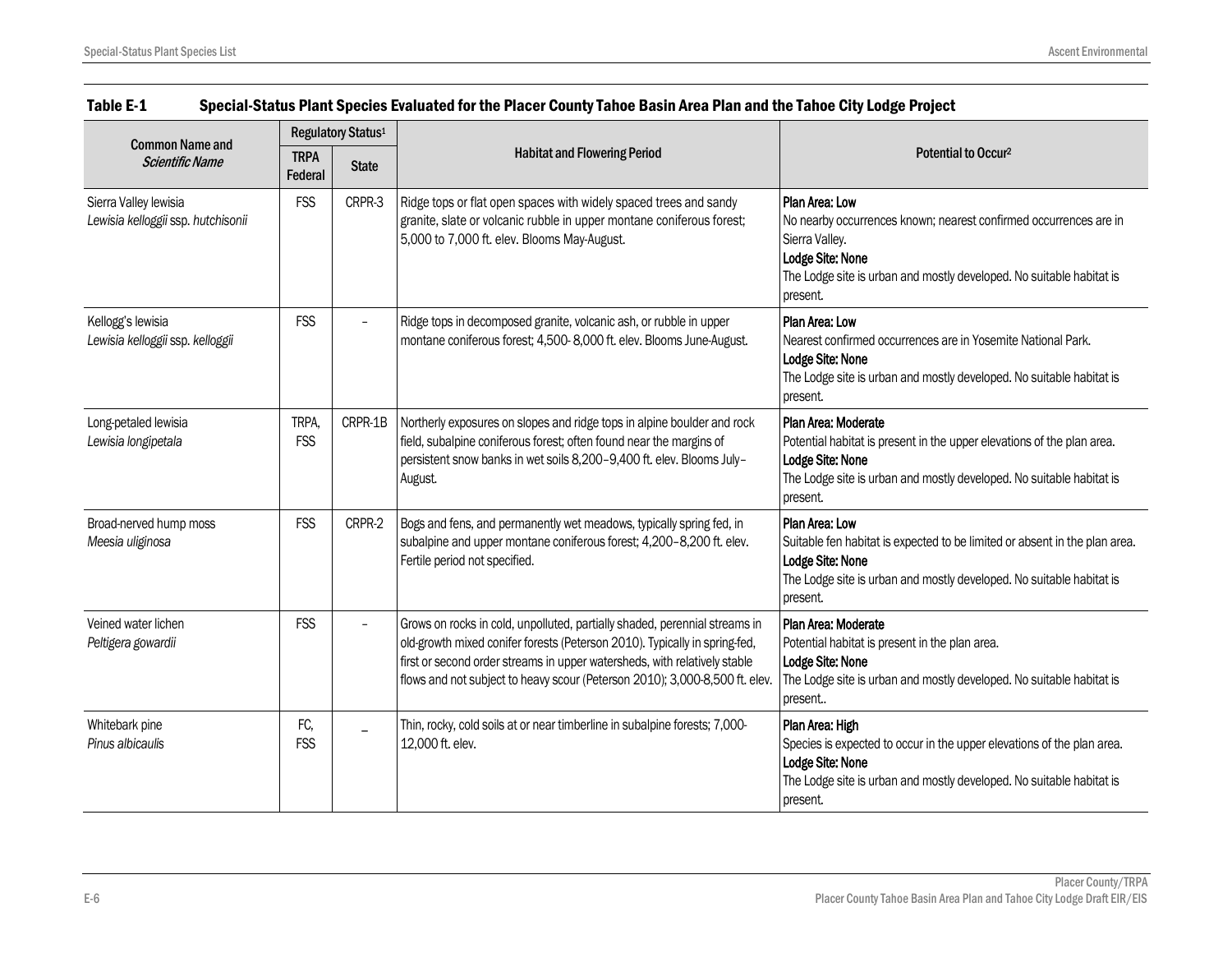| <b>Common Name and</b>                                    | Regulatory Status <sup>1</sup>         |                   |                                                                                                                                       | Potential to Occur <sup>2</sup>                                                                                                                                                                                                                     |  |
|-----------------------------------------------------------|----------------------------------------|-------------------|---------------------------------------------------------------------------------------------------------------------------------------|-----------------------------------------------------------------------------------------------------------------------------------------------------------------------------------------------------------------------------------------------------|--|
| <b>Scientific Name</b>                                    | <b>TRPA</b><br><b>State</b><br>Federal |                   | <b>Habitat and Flowering Period</b>                                                                                                   |                                                                                                                                                                                                                                                     |  |
| Nuttall's ribbon-leaved pondweed<br>Potamogeton epihydrus | $\overline{\phantom{a}}$               | CRPR-2            | Shallow freshwater marshes and swamps; 1,210-7,130 ft. elev.<br>Blooms June-September.                                                | Plan Area: Present<br>At least one occurrence has been documented in the plan area, and<br>potential habitat is present in other locations.<br>Lodge Site: None<br>The Lodge site is urban and mostly developed. No suitable habitat is<br>present. |  |
| Alder buckthorn<br>Rhamnus alnifolia                      |                                        | CRPR-2            | Meadows, seeps, and riparian scrub within lower and upper montane<br>coniferous forests; 4,500-7,000 ft. elev. Blooms May-July.       | Plan Area: Present<br>At least one occurrence has been documented in the plan area, and<br>suitable habitat is present in other locations.<br>Lodge Site: None<br>The Lodge site is urban and mostly developed. No suitable habitat is<br>present.  |  |
| Tahoe yellow cress<br>Rorippa subumbellata                | TRPA,<br>FC, FSS                       | CA-CE,<br>CRPR-1B | Decomposed granitic beaches on Lake Tahoe; species is endemic to Lake<br>Tahoe beaches; 6,217-6,234 ft. elev. Blooms May-Sept.        | Plan Area: Present<br>Several occurrences are present on Lake Tahoe beaches in the plan<br>area.<br>Lodge Site: None<br>The Lodge site is urban and mostly developed. No suitable habitat is<br>present.                                            |  |
| Water bulrush<br>Schoenoplectus subterminalis             |                                        | CRPR-2            | Bogs and fens, marshes and swamps (montane lake margins in shallow<br>water); 2,461-7,661 ft. elev. Blooms July-August.               | Plan Area: Moderate<br>Potential habitat is present in the plan area.<br>Lodge Site: None<br>The Lodge site is urban and mostly developed. No suitable habitat is<br>present.                                                                       |  |
| Marsh skullcap<br>Scutellaria galericulata                |                                        | CRPR-2            | Meadows, seeps, marshes, and swamps in sunny openings in lower<br>montane coniferous forest; 0-7,000 ft. elev. Blooms June-September. | Plan Area: Present<br>At least one occurrence has been documented in the plan area, and<br>suitable habitat is present in other locations.<br>Lodge Site: None<br>The Lodge site is urban and mostly developed. No suitable habitat is<br>present.  |  |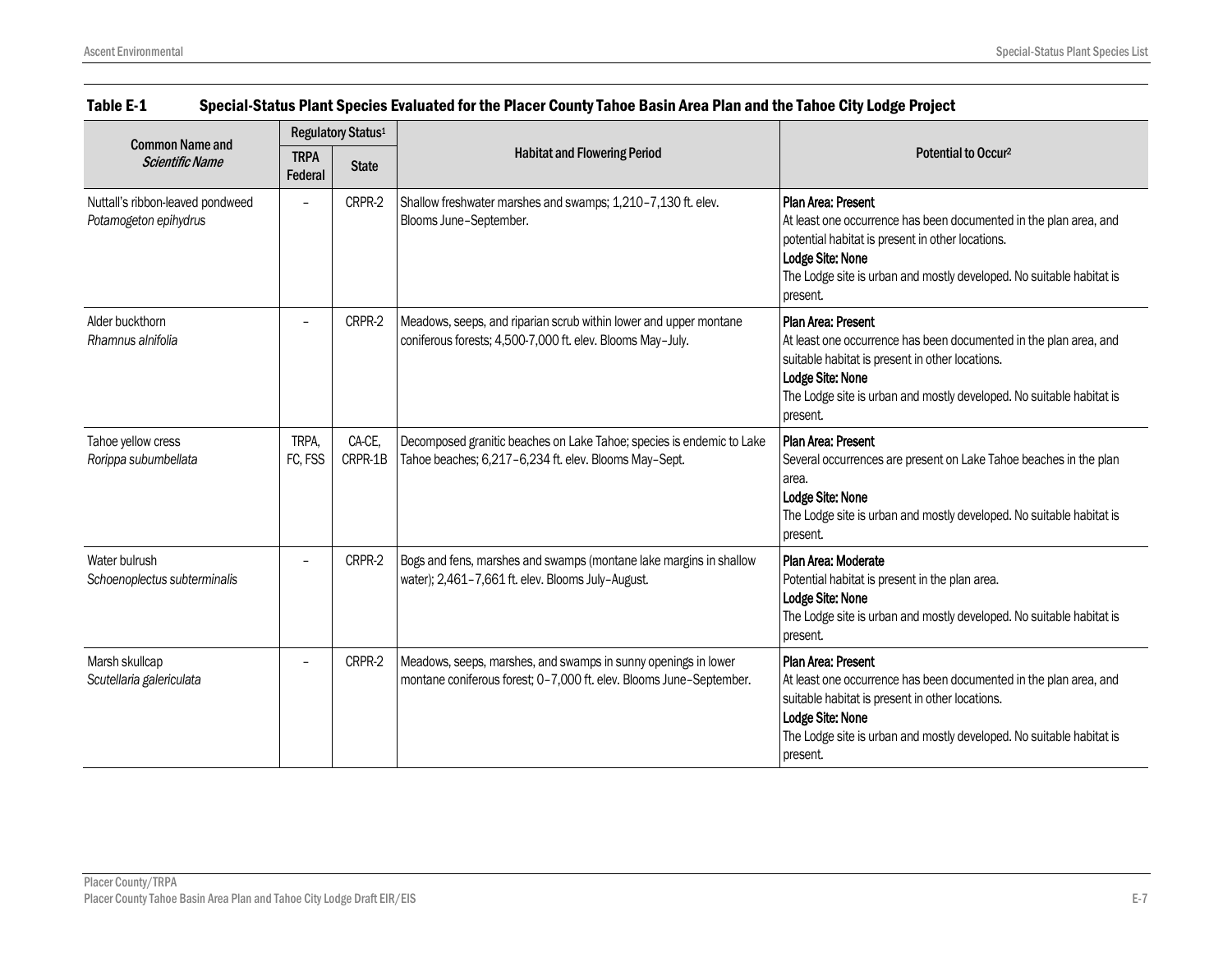| <b>Common Name and</b>                               | Regulatory Status <sup>1</sup> |              |                                                                                                                         |                                                                                                                                                                                                                                                      |  |
|------------------------------------------------------|--------------------------------|--------------|-------------------------------------------------------------------------------------------------------------------------|------------------------------------------------------------------------------------------------------------------------------------------------------------------------------------------------------------------------------------------------------|--|
| <b>Scientific Name</b>                               | <b>TRPA</b><br>Federal         | <b>State</b> | <b>Habitat and Flowering Period</b>                                                                                     | Potential to Occur <sup>2</sup>                                                                                                                                                                                                                      |  |
| Munro's desert mallow<br>Sphaeralcea munroana        |                                | CRPR-2       | Sagebrush scrub; 6,560 ft. elev. Blooms May-June.                                                                       | Plan Area: Low<br>Known in CA from a single herbarium specimen from 1922 "near Squaw<br>Creek in Placer County at about 6,500 ft."<br>Lodge Site: None<br>The Lodge site is urban and mostly developed. No suitable habitat is<br>present.           |  |
| Slender-leaved pondweed<br>Stuckenia filiformis      |                                | CRPR-2       | Shallow, clear water of lakes and rivers; 900-8,000 ft. elev. Blooms May-<br>July.                                      | l Plan Area: Present<br>At least one occurrence has been documented in the plan area, and<br>suitable habitat is present in other locations.<br>Lodge Site: None<br>The Lodge site is urban and mostly developed. No suitable habitat is<br>present. |  |
| Crème-flowered bladderwort<br>Utricularia ochroleuca |                                | CRPR-2       | Meadows and seeps, marshes and swamps (lake margins); shallow acidic<br>waters. 4,691-4,724 ft. elev. Blooms June-July. | l Plan Area: Moderate<br>Potential habitat is present in the plan area.<br>Lodge Site: None<br>The Lodge site is urban and mostly developed. No suitable habitat is<br>present.                                                                      |  |

## 1Regulatory Status Codes:

TRPA/Federal:<br>TRPA = TR

- TRPA = TRPA sensitive/threshold species<br> $FC = Federal candidate for listing$
- $FC = Federal candidate for listing   
\nFT = Federal Thread$
- $=$  Federal Threatened
- FSS = Forest Service Sensitive

#### State:

#### CA (California Department of Fish and Wildlife)

- CE = California Endangered
- CRPR = California Rare Plant Rank
- 1A = Plants presumed extinct in California
- 1B = Plants considered rare or endangered in California and elsewhere
- 2 = Plants considered rare or endangered in California, but more common elsewhere.
- 3 = Plants about which more information is needed a review list.
- 4 = Plants of limited distribution in California a watch list.

#### 2Potential for Occurrence Definitions

*Present* – Species was observed during site visits conducted for this analysis or was documented on the site by another reputable source.

*High* – All of the species' specific life history requirements can be met by habitat present on the site, and populations are known to occur in the immediate vicinity. *Moderate* – Some or all of the species life history requirements are provided by habitat on the site;

populations may not be known to occur in the immediate vicinity, but are known to occur in the region (Tahoe Basin).

*Low* – Species not likely or expected to occur due to marginal habitat quality or distance from known occurrences.

*None* – None of the species' life history requirements are provided by habitat on the site and/or the site is outside of the known distribution for the species.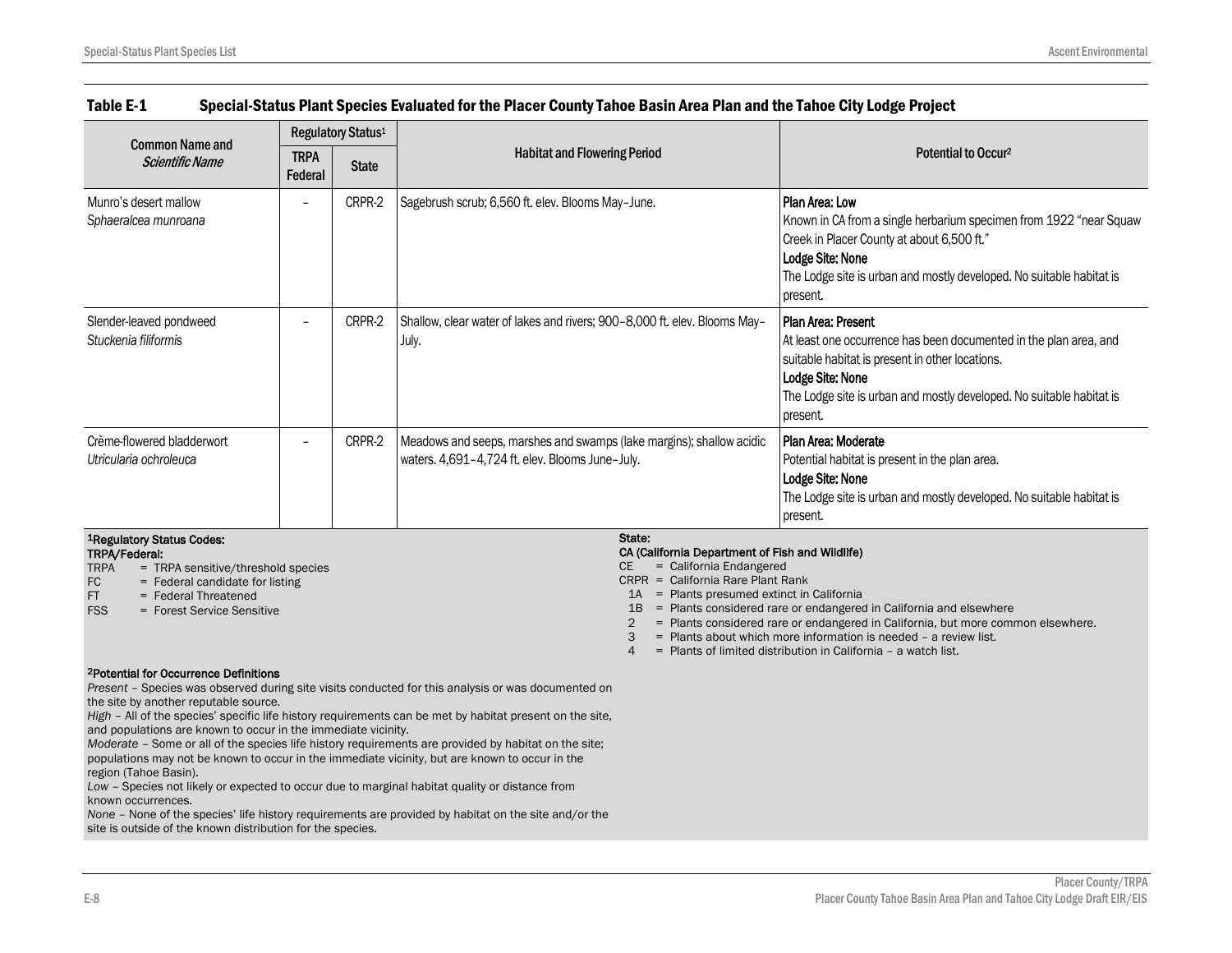| <b>Common Name and</b>                                      | Regulatory Status <sup>1</sup> |             |                                                                                                                                                                                                                                                                                               |                                                                                                                                                                                                                                                                                                                                                                            |
|-------------------------------------------------------------|--------------------------------|-------------|-----------------------------------------------------------------------------------------------------------------------------------------------------------------------------------------------------------------------------------------------------------------------------------------------|----------------------------------------------------------------------------------------------------------------------------------------------------------------------------------------------------------------------------------------------------------------------------------------------------------------------------------------------------------------------------|
| <b>Scientific Name</b>                                      | TRPA/Federal                   | State/Other | <b>Habitat Associations</b>                                                                                                                                                                                                                                                                   | Potential to Occur on the project site <sup>2</sup>                                                                                                                                                                                                                                                                                                                        |
| Invertebrates                                               |                                |             |                                                                                                                                                                                                                                                                                               |                                                                                                                                                                                                                                                                                                                                                                            |
| Great Basin rams-horn<br>Helisoma newberryi                 | <b>FSS</b>                     |             | Snail associated with larger lakes and slow rivers, including larger spring sources and spring-fed<br>creeks. Snails burrow in soft mud.                                                                                                                                                      | Plan Area: Moderate<br>This species has been documented in Lake Tahoe;<br>and, historically, it has been observed in the Truckee<br>River directly downstream of Lake Tahoe on the<br>LTBMU. Species could occur in suitable aquatic<br>habitats in the plan area.<br>Lodge Site: None<br>The Lodge site is urban and mostly developed. No<br>suitable habitat is present. |
| Western bumble bee<br>Bombus occidentalis                   | <b>FSS</b>                     |             | Forage on a variety of flowering plants for pollen ad nectar; queens overwinter in the ground in<br>abandoned rodent nests at depths from 6-18 inches, and typically emerge about mid-March.                                                                                                  | Plan Area: Moderate<br>Suitable forage (pollen and nectar) plants occur in the<br>plan area.<br>Lodge Site: Low<br>The Lodge site is urban and mostly developed. No<br>suitable habitat is present.                                                                                                                                                                        |
| <b>Fish</b>                                                 |                                |             |                                                                                                                                                                                                                                                                                               |                                                                                                                                                                                                                                                                                                                                                                            |
| Lahontan lake tui chub<br>Gila bicolor pectinifer           | <b>FSS-LTBMU</b>               | C-SSC       | Pelagic fish that feed on zooplankton in the open water of Lake Tahoe.                                                                                                                                                                                                                        | Plan Area: Low<br>The portion of Lake Tahoe in the plan area is likely not<br>deep enough to support this species.<br>Lodge Site: None<br>The Lodge site is urban and mostly developed. No<br>suitable habitat is present.                                                                                                                                                 |
| Lahontan cutthroat trout<br>Oncorhynchus clarki<br>henshawi | TRPA, FT                       |             | Only trout species native to lakes and streams in the Tahoe Basin. Found in both lake and stream<br>habitats, but spawn in stream environments. Lahontan cutthroat trout (LCT) requires gravels and<br>riffles for spawning and generally does not persist or occur with nonnative salmonids. | Plan Area: Low<br>Although LCT could occur in Lake Tahoe or streams in<br>the plan area, it is not presently known to occur there.<br>Lodge Site: None<br>The Lodge site is urban and mostly developed. No<br>suitable habitat is present.                                                                                                                                 |
| Amphibians                                                  |                                |             |                                                                                                                                                                                                                                                                                               |                                                                                                                                                                                                                                                                                                                                                                            |
| Yosemite toad<br>Bufo canarus                               | FT                             | C-SSC       | Endemic California toad found in wet meadows between 4,000 and 12,000 feet in the Sierra<br>Nevada from Alpine County south to Fresno County.                                                                                                                                                 | Plan Area: None<br>Lodge Site: None<br>The plan area and Lodge project site are outside the<br>known range of this species.                                                                                                                                                                                                                                                |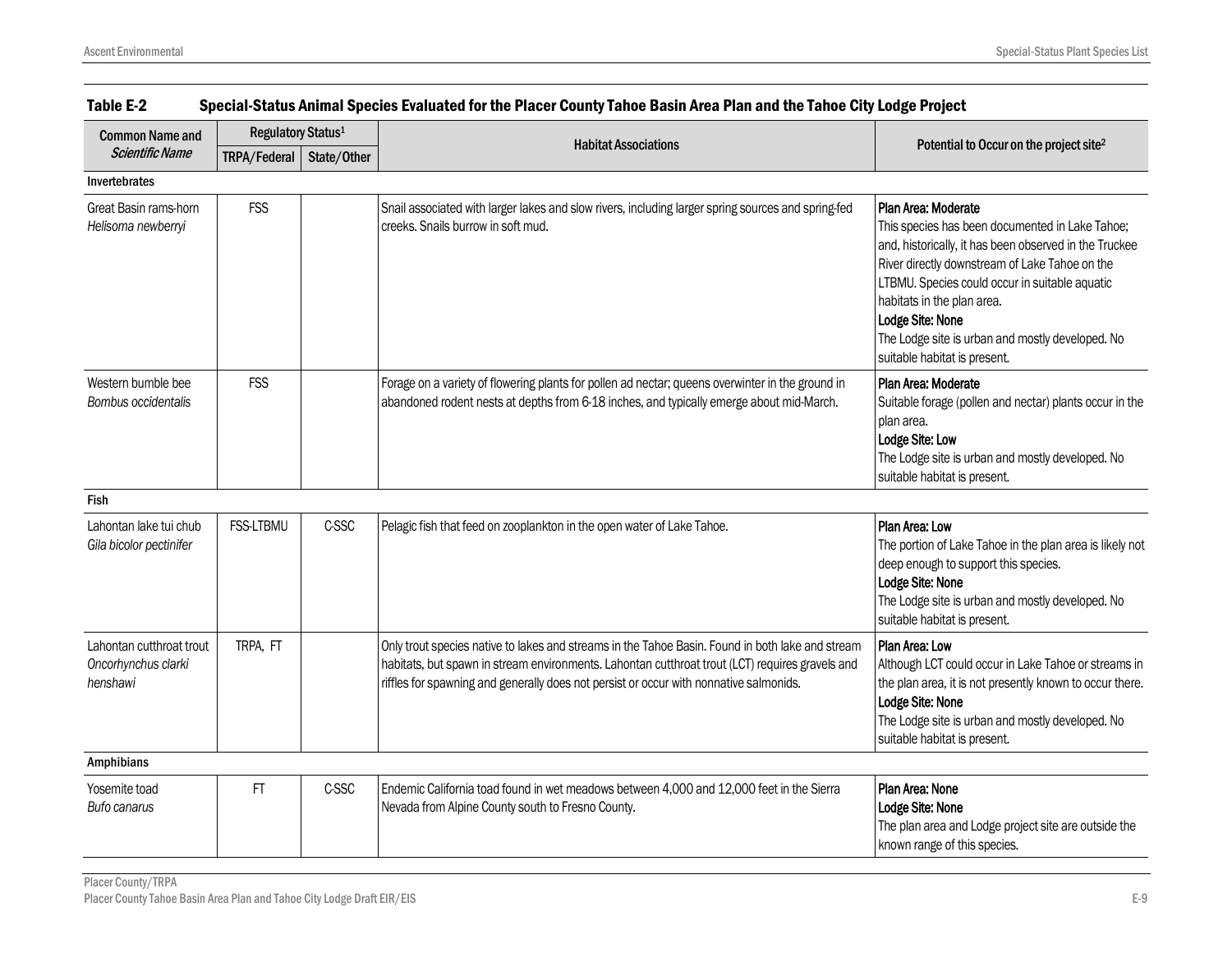| <b>Common Name and</b><br><b>Scientific Name</b>       | Regulatory Status <sup>1</sup> |              | <b>Habitat Associations</b>                                                                                                                                                                                                                                                                                                                                                                                                                                                                                                                                                                                                                                                                                                                                                                                                                                                                                                                                                                                                                                                                                                                                                                                                                                                                                                                                                                                                                                                                                               |                                                                                                                                                                                                                                                                                                                                                                                      |
|--------------------------------------------------------|--------------------------------|--------------|---------------------------------------------------------------------------------------------------------------------------------------------------------------------------------------------------------------------------------------------------------------------------------------------------------------------------------------------------------------------------------------------------------------------------------------------------------------------------------------------------------------------------------------------------------------------------------------------------------------------------------------------------------------------------------------------------------------------------------------------------------------------------------------------------------------------------------------------------------------------------------------------------------------------------------------------------------------------------------------------------------------------------------------------------------------------------------------------------------------------------------------------------------------------------------------------------------------------------------------------------------------------------------------------------------------------------------------------------------------------------------------------------------------------------------------------------------------------------------------------------------------------------|--------------------------------------------------------------------------------------------------------------------------------------------------------------------------------------------------------------------------------------------------------------------------------------------------------------------------------------------------------------------------------------|
|                                                        | TRPA/Federal                   | State/Other  |                                                                                                                                                                                                                                                                                                                                                                                                                                                                                                                                                                                                                                                                                                                                                                                                                                                                                                                                                                                                                                                                                                                                                                                                                                                                                                                                                                                                                                                                                                                           | Potential to Occur on the project site <sup>2</sup>                                                                                                                                                                                                                                                                                                                                  |
| Mount Lyell salamander<br>Hydromantes<br>platycephalus |                                | <b>C-SSC</b> | Isolated populations occur in the Sierra Nevada, from Sierra County south to Tulare County, at<br>approximately 4,000-12,000 feet elevation. Associated with large rock outcrops in mixed conifer,<br>red fir, lodgepole pine, and subalpine habitats. Individuals usually found on the ground surface, in<br>areas of open water in the form of seeps, drips, or spray.                                                                                                                                                                                                                                                                                                                                                                                                                                                                                                                                                                                                                                                                                                                                                                                                                                                                                                                                                                                                                                                                                                                                                  | Plan Area: Low<br>Although potential habitat exists in the plan area, this<br>species has not been documented nearby.<br>Lodge Site: None<br>The Lodge site is urban and mostly developed. No<br>suitable habitat is present.                                                                                                                                                        |
| Sierra Nevada yellow-<br>legged frog<br>Rana sierrae   | FE, FSS                        | C-ST         | Occurs in upper elevation lakes, ponds, bogs, and slow-moving alpine streams. Most Sierra<br>Nevada populations are found between 6,000-12,000 feet elevation. Almost always found<br>within 3.280853 feet of water, and associated with montane riparian habitats in lodgepole pine<br>ponderosa pine, Jeffrey pine, sugar pine, white fir, whitebark pine, and wet meadow vegetation<br>types. Alpine lakes inhabited by mountain yellow-legged frogs generally have grassy or muddy<br>margin habitat, although below treeline sandy and rocky shores may be preferred. Suitable<br>stream habitat can be highly variable, from high gradient streams with plunge pools and<br>waterfalls, to low gradient sections through alpine meadows. Low-gradient streams are<br>preferred because breeding and tadpole development cannot occur in streams with fast-moving<br>water. Small streams are generally unoccupied and have no potential breeding locations<br>because of the lack of depth for overwintering and refuge. Although Sierra Nevada yellow-legged<br>frogs have been observed successfully breeding in shallow locations less than 7 feet deep,<br>typically depth is an important factor for breeding locations since adults and larvae require<br>overwintering habitat. For up to nine months, adults and larvae will live/hibernate below ice, or<br>in nonfrozen portions of ponds or lakes, so adequate depth (greater than 2 m) is necessary to<br>avoid having the pond or lake freeze through. | Plan Area: Moderate<br>Species has not been documented in the plan area,<br>and its current distribution is highly limited. However,<br>the plan area includes potential habitat for this<br>species and the species is known to occur nearby<br>outside of the Tahoe Basin.<br>Lodge Site: None<br>The Lodge site is urban and mostly developed. No<br>suitable habitat is present. |
| <b>Birds</b>                                           |                                |              |                                                                                                                                                                                                                                                                                                                                                                                                                                                                                                                                                                                                                                                                                                                                                                                                                                                                                                                                                                                                                                                                                                                                                                                                                                                                                                                                                                                                                                                                                                                           |                                                                                                                                                                                                                                                                                                                                                                                      |
| Waterfowl species<br>(collectively)                    | <b>TRPA</b>                    |              | Nest and roost in wetlands and around waters such as lakes, creeks, drainages, marshes, and wet<br>meadows.                                                                                                                                                                                                                                                                                                                                                                                                                                                                                                                                                                                                                                                                                                                                                                                                                                                                                                                                                                                                                                                                                                                                                                                                                                                                                                                                                                                                               | Plan Area: Present<br>Several waterfowl species occur in the plan area.<br>Lodge Site: Low<br>The Lodge site is urban and mostly developed.<br>Although waterfowl could occasionally occur on the<br>site, no suitable breeding habitat is present.                                                                                                                                  |
| Northern goshawk<br>Accipiter gentilis                 | TRPA, FSS                      | <b>C-SSC</b> | In the Sierra Nevada, this species generally requires mature conifer forests with large trees, snags,<br>downed logs, dense canopy cover, and open understories for nesting; aspen stands also are used<br>for nesting. Foraging habitat includes forests with dense to moderately open overstories and open<br>understories interspersed with meadows, brush patches, riparian areas, or other natural or artificial<br>openings. Goshawks reuse old nest structures and maintain alternate nest sites.                                                                                                                                                                                                                                                                                                                                                                                                                                                                                                                                                                                                                                                                                                                                                                                                                                                                                                                                                                                                                  | Plan Area: Present<br>Species nests in the plan area, and several USFS-<br>designated protected activity centers are present.<br>Lodge Site: Low<br>The Lodge site is urban and mostly developed. No<br>suitable breeding habitat is present.                                                                                                                                        |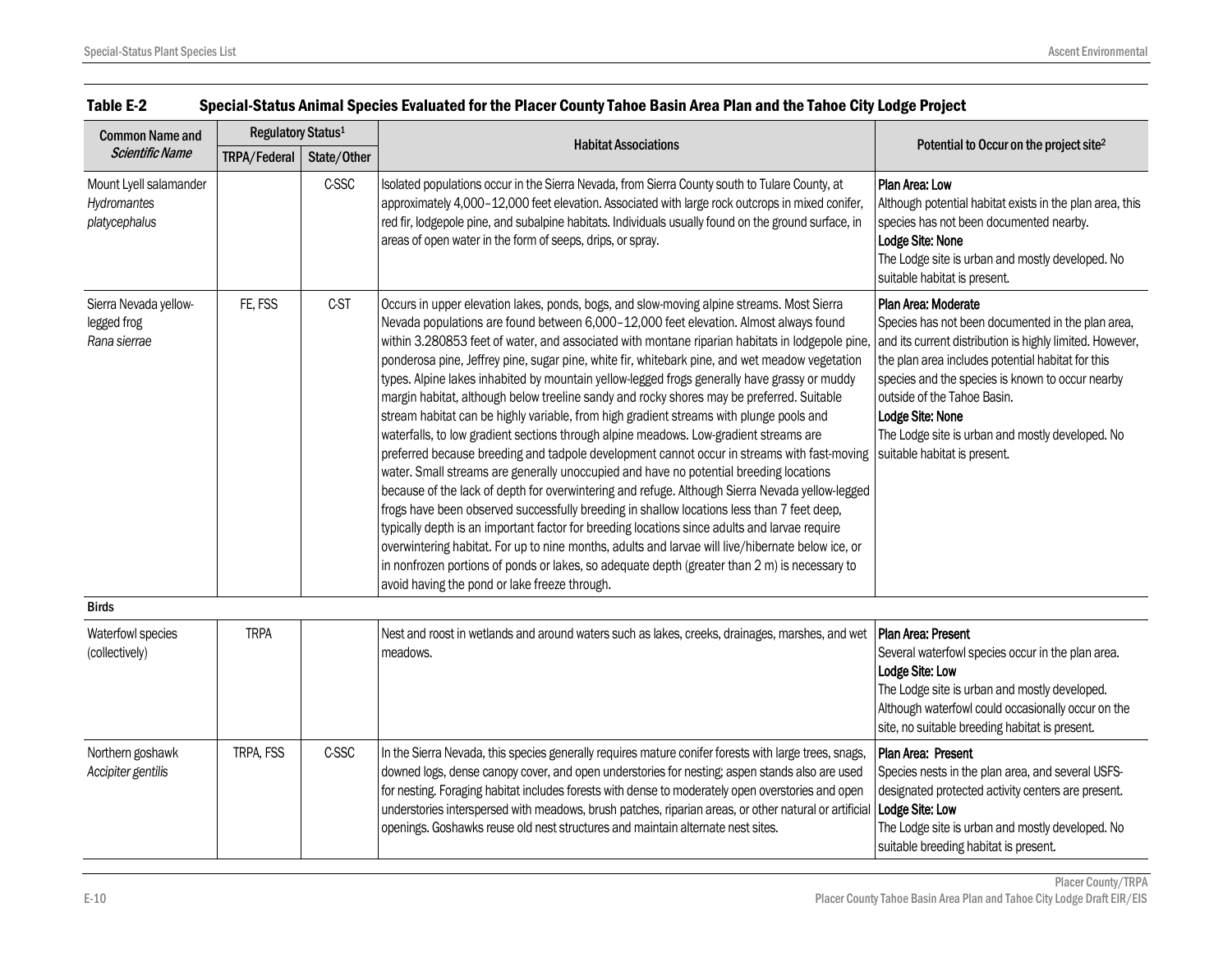| <b>Common Name and</b>                    | Regulatory Status <sup>1</sup> |              |                                                                                                                                                                                                                                                                                                                                                                                                                                                                                                                                                                                                                                                                                     |                                                                                                                                                                                                                                                                |
|-------------------------------------------|--------------------------------|--------------|-------------------------------------------------------------------------------------------------------------------------------------------------------------------------------------------------------------------------------------------------------------------------------------------------------------------------------------------------------------------------------------------------------------------------------------------------------------------------------------------------------------------------------------------------------------------------------------------------------------------------------------------------------------------------------------|----------------------------------------------------------------------------------------------------------------------------------------------------------------------------------------------------------------------------------------------------------------|
| <b>Scientific Name</b>                    | TRPA/Federal                   | State/Other  | <b>Habitat Associations</b>                                                                                                                                                                                                                                                                                                                                                                                                                                                                                                                                                                                                                                                         | Potential to Occur on the project site <sup>2</sup>                                                                                                                                                                                                            |
| Northern harrier<br>Circus cyaneus        |                                | <b>C-SSC</b> | Found in a variety of open grassland, wetland, and agricultural habitats. Open wetland habitats<br>used for breeding include marshy meadows, wet and lightly grazed pastures, and freshwater<br>and brackish marshes. Breeding habitat also includes dry upland habitats, such as grassland,<br>cropland, drained marshland, and shrub-steppe in cold deserts. Winters throughout California<br>where suitable habitat occurs. Wintering habitat includes open areas dominated by herbaceous<br>vegetation, such as grassland, pastures, cropland, coastal sand dunes, brackish and freshwater<br>marshes, and estuaries (Grinnell and Miller 1944, MacWhirter and Bildstein 1996). | Plan Area: Moderate<br>Although not abundant, suitable habitat is present in<br>the plan area.<br>Lodge Site: None<br>The Lodge site is urban and mostly developed. No<br>suitable habitat is present.                                                         |
| Bald eagle<br>Haliaeetus<br>leucocephalus | TRPA, FSS                      | C-SE, C-FP   | Use ocean shorelines, lake margins, and river courses for both nesting and wintering. Most nests<br>are within 1 mile of water, in large trees with open branches. Roost communally in winter.                                                                                                                                                                                                                                                                                                                                                                                                                                                                                      | Plan Area: Present<br>Bald eagle is not known to nest in the plan area but<br>occurs there during winter and summer.<br>Lodge Site: Low<br>The Lodge site is urban and mostly developed. No<br>suitable habitat is present.                                    |
| Golden eagle<br>Aquila chrysaetos         | TRPA, BGEPA                    | C-FP         | Mountains and foothills throughout California. Nest on cliffs and escarpments or in tall trees.                                                                                                                                                                                                                                                                                                                                                                                                                                                                                                                                                                                     | Plan Area: High<br>Although rare, golden eagle nesting has been<br>documented in the Tahoe Basin. Suitable habitat is<br>present in the plan area.<br>Lodge Site: None<br>The Lodge site is urban and mostly developed. No<br>suitable habitat is present.     |
| Osprey<br>Pandion haliaetus               | <b>TRPA</b>                    |              | Associated with large fish-bearing waters. Nest usually within 0.25 mile of fish-producing water, but<br>may nest up to 1.5 miles from water. In the Tahoe Basin, osprey nests are distributed primarily<br>along the Lake Tahoe shoreline, at the northern portion of the east shore and southern portion of<br>the west shore. Other osprey nest sites in the Tahoe Basin occur along the shorelines of smaller<br>lakes (e.g., Fallen Leaf Lake) and in forest uplands up to 1.5 miles from lakes.                                                                                                                                                                               | Plan Area: Present<br>Osprey nests and forages in suitable habitat in the<br>plan area.<br>Lodge Site: Low<br>The Lodge site is urban and mostly developed. No<br>suitable habitat is present.                                                                 |
| Peregrine falcon<br>Falco peregrinus      | <b>TRPA</b>                    | $C$ -FP      | Nest and roost on protected ledges of high cliffs, usually adjacent to water bodies and wetlands<br>that support abundant avian prey.                                                                                                                                                                                                                                                                                                                                                                                                                                                                                                                                               | Plan Area: High<br>Although rare, peregrine falcon nesting has been<br>documented in the Tahoe Basin. Potential habitat is<br>present in the plan area.<br>Lodge Site: Low<br>The Lodge site is urban and mostly developed. No<br>suitable habitat is present. |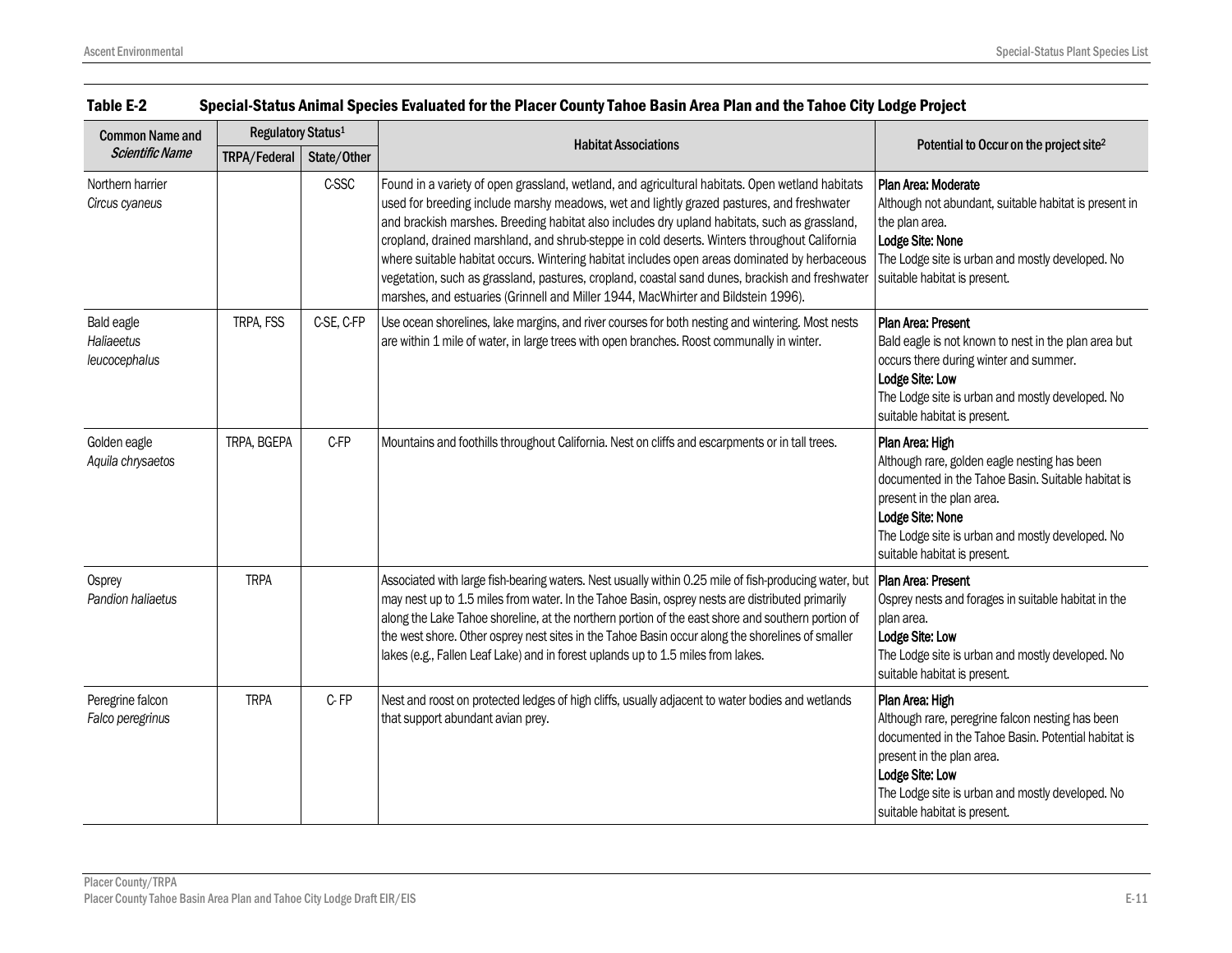| <b>Common Name and</b>                                       | Regulatory Status <sup>1</sup> |              |                                                                                                                                                                                                                                                                                                                                                                                                                                                                                                                                                                                                                                                                                                                                                                                                                                                                                                                                                                                                                                                                                                            |                                                                                                                                                                                                                                                                                                                  |
|--------------------------------------------------------------|--------------------------------|--------------|------------------------------------------------------------------------------------------------------------------------------------------------------------------------------------------------------------------------------------------------------------------------------------------------------------------------------------------------------------------------------------------------------------------------------------------------------------------------------------------------------------------------------------------------------------------------------------------------------------------------------------------------------------------------------------------------------------------------------------------------------------------------------------------------------------------------------------------------------------------------------------------------------------------------------------------------------------------------------------------------------------------------------------------------------------------------------------------------------------|------------------------------------------------------------------------------------------------------------------------------------------------------------------------------------------------------------------------------------------------------------------------------------------------------------------|
| <b>Scientific Name</b>                                       | TRPA/Federal                   | State/Other  | <b>Habitat Associations</b>                                                                                                                                                                                                                                                                                                                                                                                                                                                                                                                                                                                                                                                                                                                                                                                                                                                                                                                                                                                                                                                                                | Potential to Occur on the project site <sup>2</sup>                                                                                                                                                                                                                                                              |
| California spotted owl<br>Strix occidentalis<br>occidentalis | <b>FSS</b>                     | <b>C-SSC</b> | Occur in several forest vegetation types including mixed conifer, ponderosa pine, red fir, and<br>montane hardwood. Nesting habitat is generally characterized by dense canopy closure (i.e.,<br>greater than 70 percent) with medium to large trees and multistoried stands (i.e., at least two<br>canopy layers). Foraging habitat can include intermediate to late-successional forest with greater<br>than 40 percent canopy cover.                                                                                                                                                                                                                                                                                                                                                                                                                                                                                                                                                                                                                                                                    | <b>Plan Area: Present</b><br>Species nests in the plan area, and several USFS-<br>designated protected activity centers and home<br>range core areas are present.<br>Lodge Site: Low<br>The Lodge site is urban and mostly developed. No<br>suitable habitat is present.                                         |
| Long-eared owl<br>Asio otus                                  |                                | <b>C-SSC</b> | Found in a variety of habitat types throughout its range. Nest in woodland, forest, and open<br>settings (e.g., grassland, shrub-steppe, and desert). Occupy wooded and nonwooded areas that<br>support relatively dense vegetation (e.g., trees, shrubs) adjacent to or within larger open areas<br>such as grasslands or meadows (i.e., habitat edges) (Bloom 1994; Marks, Evans, and Holt<br>1994). This species also has been documented breeding in contiguous conifer forest habitat<br>with heavy mistletoe infestation (Bull, Wright, and Henjum 1989). Trees and shrubs used for<br>nesting and roosting include oaks, willows, cottonwoods, conifers, and junipers (Marks, Evans,<br>and Holt 1994).                                                                                                                                                                                                                                                                                                                                                                                             | Plan Area: Moderate<br>Potential habitat is present in the plan area.<br>Lodge Site: Low<br>The Lodge site is urban and mostly developed. No<br>suitable habitat is present.                                                                                                                                     |
| Great gray owl<br>Strix nebulosa                             | <b>FSS</b>                     | <b>C-SE</b>  | Found in Central Sierra mature mixed conifer forests near meadows. Scattered along the west<br>slope of the Sierra, between 4,500 and 7,500 feet elevation, from Plumas County to Yosemite<br>National Park.                                                                                                                                                                                                                                                                                                                                                                                                                                                                                                                                                                                                                                                                                                                                                                                                                                                                                               | Plan Area: Low<br>Potential habitat is limited in the plan area, and<br>species has not been documented in the area.<br>Presently, there are no known occurrences of this<br>species in the Tahoe Basin.<br>Lodge Site: None<br>The Lodge site is urban and mostly developed. No<br>suitable habitat is present. |
| Willow flycatcher<br>Empidonax traillii                      | <b>FSS</b>                     | <b>C-SE</b>  | In the Sierra Nevada, suitable habitat typically consists of montane meadows that support riparian<br>deciduous shrubs (particularly willows) and remain wet through the nesting season (i.e.,<br>midsummer). Important characteristics of suitable meadows include a high water table that results<br>in standing or slow-moving water, or saturated soils (e.g., "swampy" conditions) during the breeding<br>season; abundant riparian deciduous shrub cover (particularly willow); and riparian shrub structure<br>with moderate to high foliar density that is uniform from the ground to the shrub canopy. Most<br>breeding occurrences are in meadows larger than 19 acres, but the average size of occupied<br>meadows is approximately 80 acres. Although less common in the Sierra Nevada, riparian habitat<br>along streams also can function as suitable habitat for willow flycatcher. However, those areas<br>must support the hydrologic and vegetation characteristics described for suitable meadows (e.g.,<br>standing or slow-moving water, and abundant and dense riparian vegetation). | Plan Area: Present<br>Several detections of willow flycatcher have been<br>documented in the plan area.<br>Lodge Site: Low<br>The Lodge site is urban and mostly developed. No<br>suitable habitat is present.                                                                                                   |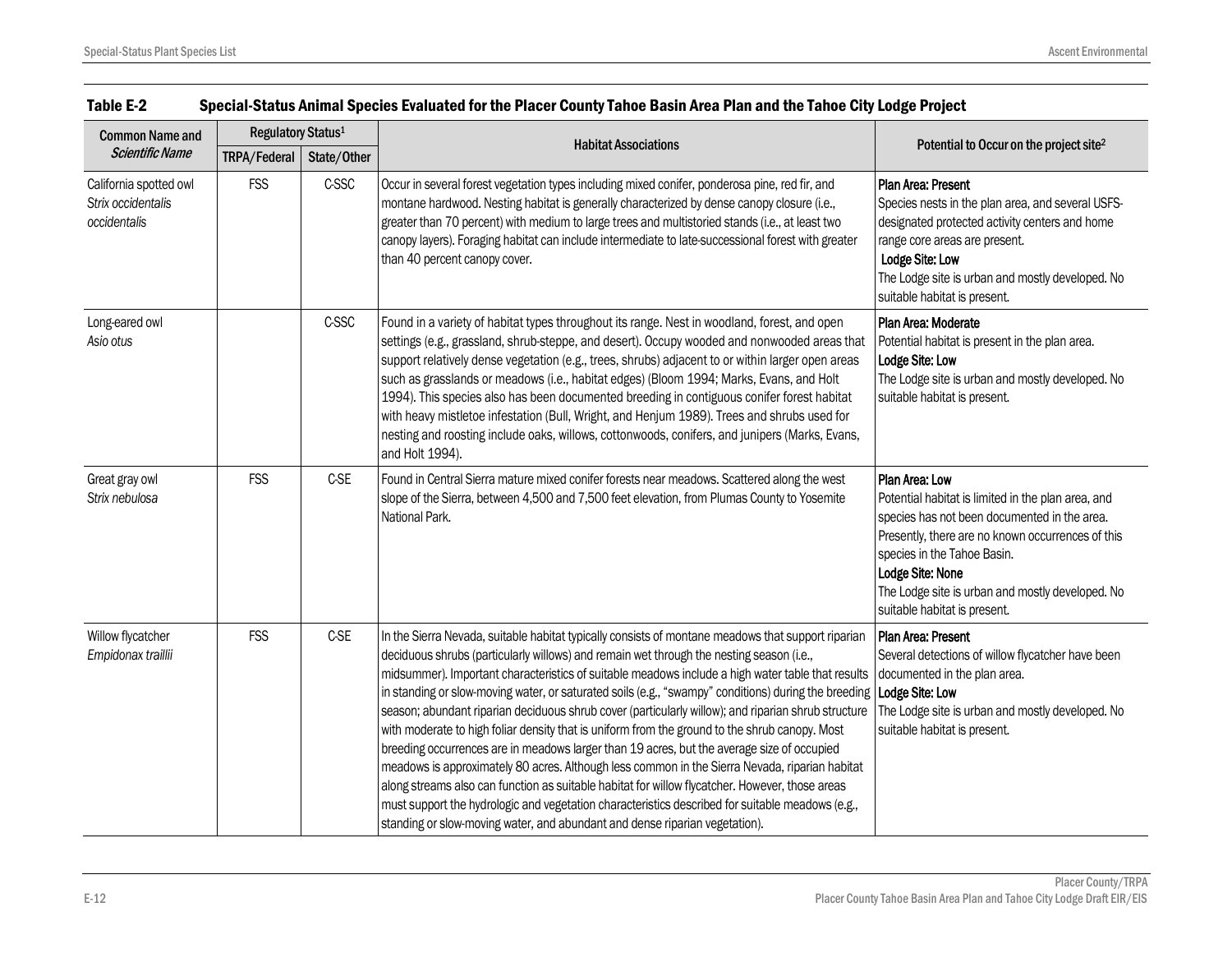| <b>Common Name and</b><br><b>Scientific Name</b>                   | Regulatory Status <sup>1</sup> |                  |                                                                                                                                                                                                                                                                                                                                                                                                                                                                                                                   |                                                                                                                                                                                                                     |
|--------------------------------------------------------------------|--------------------------------|------------------|-------------------------------------------------------------------------------------------------------------------------------------------------------------------------------------------------------------------------------------------------------------------------------------------------------------------------------------------------------------------------------------------------------------------------------------------------------------------------------------------------------------------|---------------------------------------------------------------------------------------------------------------------------------------------------------------------------------------------------------------------|
|                                                                    | TRPA/Federal                   | State/Other      | <b>Habitat Associations</b>                                                                                                                                                                                                                                                                                                                                                                                                                                                                                       | Potential to Occur on the project site <sup>2</sup>                                                                                                                                                                 |
| Olive-sided flycatcher<br>Contopus cooperi                         |                                | <b>C-SSC</b>     | Summer resident and migrant that breeds primarily in late-succession conifer forest with open<br>canopy. Species prefers to forage near forest openings or edges.                                                                                                                                                                                                                                                                                                                                                 | <b>Plan Area: Present</b><br>Species is known to occur in the plan area.<br>Lodge Site: Low<br>The Lodge site is urban and mostly developed. No<br>suitable nesting habitat is present.                             |
| <b>Black swift</b><br>Cypseloides niger                            |                                | <b>C-SSC</b>     | Nests on canyon walls near water and sheltered by overhanging rock or moss, preferably near<br>waterfalls or on sea cliffs. It breeds in California from May to September.                                                                                                                                                                                                                                                                                                                                        | Plan Area: Low<br>Species has not been documented in the plan area.<br>Lodge Site: None<br>The Lodge site is urban and mostly developed. No<br>suitable habitat is present.                                         |
| Yellow warbler<br>Dendroica petechia                               |                                | <b>C-SSC</b>     | In the Sierra Nevada, yellow warbler typically breed in wet areas with dense riparian vegetation.<br>Breeding habitats primarily include willow patches in montane meadows, and riparian scrub and<br>woodland dominated by willow, cottonwood, aspen, or alder with dense understory cover. Localized<br>breeding has been documented in more xeric sites including chaparral, wild rose (Rosa spp.)<br>thickets, and young conifer stands (Siegel and DeSante 1999, RHJV 2004).                                 | Plan Area: Present<br>Several occurrences of yellow warbler have been<br>documented in the plan area.<br>Lodge Site: Low<br>The Lodge site is urban and mostly developed. No<br>suitable habitat is present.        |
| Yellow-headed blackbird<br>Xanthocephalus<br>xanthocephalus        |                                | C-SSC            | Typically breeds in marshes that have tall emergent vegetation such as cattails or tules, in open<br>areas near and over relatively deep water.                                                                                                                                                                                                                                                                                                                                                                   | Plan Area: High<br>Suitable marsh habitat is present in the plan area.<br>Lodge Site: Low<br>The Lodge site is urban and mostly developed. No<br>suitable habitat is present.                                       |
| <b>Mammals</b>                                                     |                                |                  |                                                                                                                                                                                                                                                                                                                                                                                                                                                                                                                   |                                                                                                                                                                                                                     |
| Pallid bat<br>Antrozous pallidus                                   | <b>FSS</b>                     | C-SSC,<br>WBWG-H | Locally common at lower elevations in California and occurs in grassland, shrubland, woodland,<br>and mixed conifer forests. Absent from highest elevation locations in the Sierra Nevada. Rocky<br>outcrops, caves, crevices, and occasional tree cavities or buildings provide roosts.                                                                                                                                                                                                                          | Plan Area: Present<br>Species has been documented in the plan area near<br>Blackwood Creek and Meeks Meadow.<br>Lodge Site: Low<br>The Lodge site is urban and mostly developed. No<br>suitable habitat is present. |
| Sierra Nevada mountain<br>beaver<br>Aplodontia rufa<br>californica |                                | <b>C-SSC</b>     | Use riparian habitats with soft, deep soils for burrowing, lush growth of preferred food sources such<br>as willow and alder, and a variety of herbaceous species for bedding material. Vegetation types<br>preferred include wet meadows and willow-alder-dominated riparian corridors typically near water<br>sources. Suitable riparian habitats are characterized by dense growth of small deciduous trees and<br>shrubs near permanent water. Mountain beaver is generally solitary, except during its short | Plan Area: Present<br>Although uncommon, this species has been<br>documented in the plan area.<br>Lodge Site: Low<br>The Lodge site is urban and mostly developed. No<br>suitable habitat is present.               |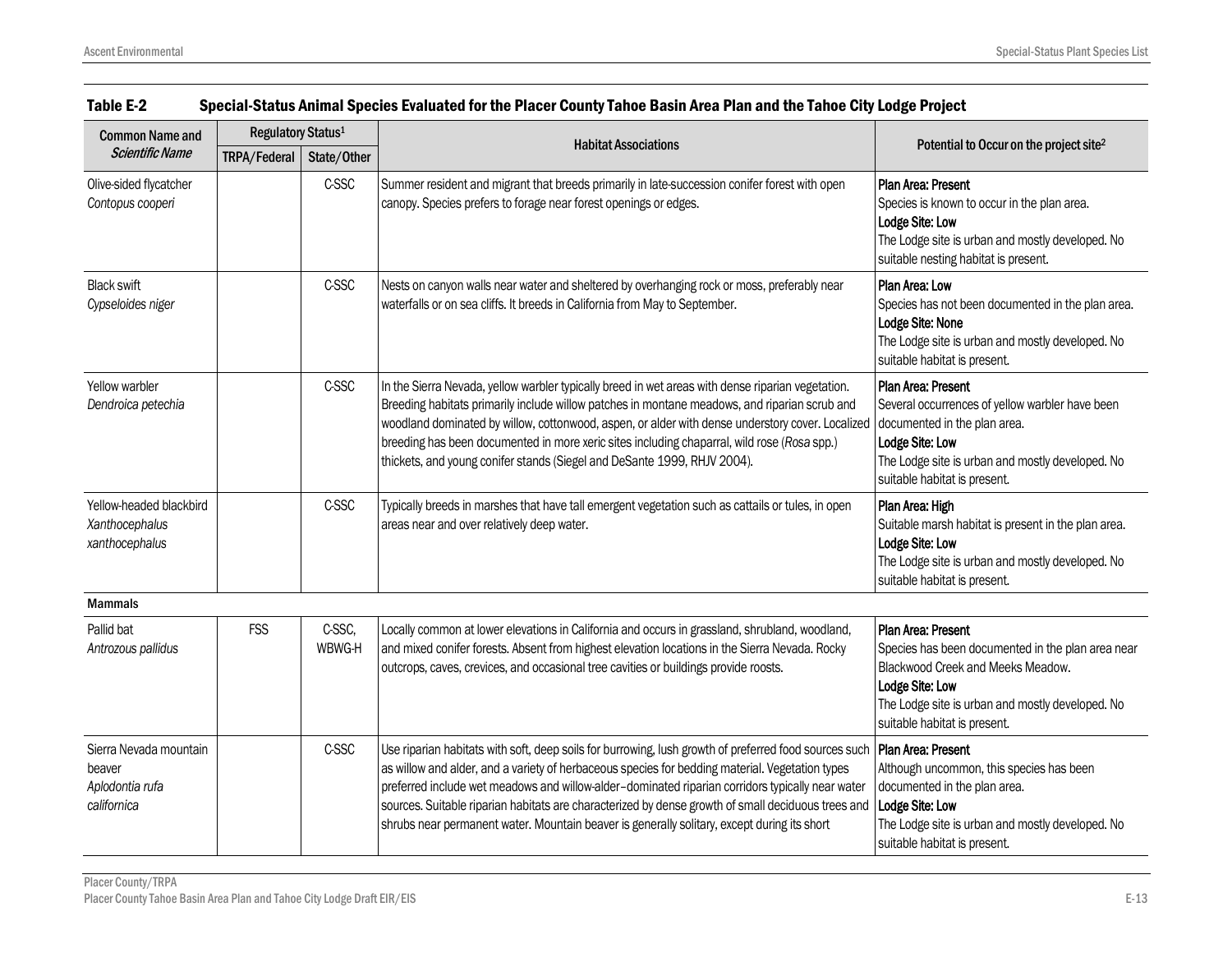| <b>Common Name and</b><br><b>Scientific Name</b>                           | Regulatory Status <sup>1</sup> |                  |                                                                                                                                                                                                                                                         |                                                                                                                                                                                                                                                                                                               |
|----------------------------------------------------------------------------|--------------------------------|------------------|---------------------------------------------------------------------------------------------------------------------------------------------------------------------------------------------------------------------------------------------------------|---------------------------------------------------------------------------------------------------------------------------------------------------------------------------------------------------------------------------------------------------------------------------------------------------------------|
|                                                                            | TRPA/Federal                   | State/Other      | <b>Habitat Associations</b>                                                                                                                                                                                                                             | Potential to Occur on the project site <sup>2</sup>                                                                                                                                                                                                                                                           |
|                                                                            |                                |                  | breeding season; beavers spend a high proportion of their time in extensive underground burrow<br>systems with multiple openings, tunnels, and food caches.                                                                                             |                                                                                                                                                                                                                                                                                                               |
| Pale Townsend's big-<br>eared bat<br>Corynorhinus townsendii<br>pallescens | <b>FSS</b>                     | C-SSC,<br>WBWG-H | Range throughout California, mostly in mesic habitats. Limited by available roost sites (i.e., caves,<br>tunnels, mines, and buildings).                                                                                                                | Plan Area: Present<br>Although rare, this species has been documented in<br>Blackwood Canyon in the plan area.<br>Lodge Site: Low<br>The Lodge site is urban and mostly developed. No<br>suitable habitat is present.                                                                                         |
| California wolverine<br>Gulo gulo luteus                                   | FPT, FSS                       | C-ST,<br>C-FP    | Inhabit upper montane and alpine habitats of Sierra Nevada, Cascades, Klamath, and north Coast<br>Ranges. Need water source and denning sites. Rarely seen. Sensitive to human disturbance.                                                             | Plan Area: Low<br>Very few documented occurrences in or near the<br>Tahoe Basin.<br>Lodge Site: None<br>The Lodge site is urban and mostly developed. No<br>suitable habitat is present.                                                                                                                      |
| Western red bat<br>Lasiurus blossevillii                                   |                                | C-SSC,<br>WBWG-H | Day roosting common in edge habitats adjacent to streams or open fields, in orchards, and<br>sometimes in urban areas. An association with intact riparian habitat may exist (particularly willows,<br>cottonwoods, and sycamores).                     | Plan Area: Present<br>Western red bat has been documented in the plan<br>area in Blackwood Canyon and near Griff Creek, and<br>suitable habitat occurs in other locations.<br>Lodge Site: Low<br>The Lodge site is urban and mostly developed. No<br>suitable habitat is present.                             |
| Fringed myotis<br>Myotis thysanodes                                        | <b>FSS</b>                     |                  | Associated with a variety of habitats; optimal habitat includes pinyon-juniper, valley foothill<br>hardwood, and hardwood-conifer. Uses open habitats, streams, lakes, and ponds as foraging<br>areas. Roosts in caves, mines, buildings, and crevices. | Plan Area: Moderate<br>Although optimal habitat for fringed myotis is limited<br>or absent in the plan area, this species has been<br>detected in the Tahoe Basin and could occur in the<br>plan area.<br>Lodge Site: Low<br>The Lodge site is urban and mostly developed. No<br>suitable habitat is present. |
| Sierra Nevada snowshoe<br>hare<br>Lepus americanus<br>tahoensis            |                                | <b>C-SSC</b>     | In the Sierra Nevada, found in boreal zones, typically inhabiting riparian communities with thickets<br>of deciduous trees and shrubs such as willows and alders.                                                                                       | Plan Area: Present<br>Snowshoe hare has been documented in the plan<br>area.<br>Lodge Site: Low                                                                                                                                                                                                               |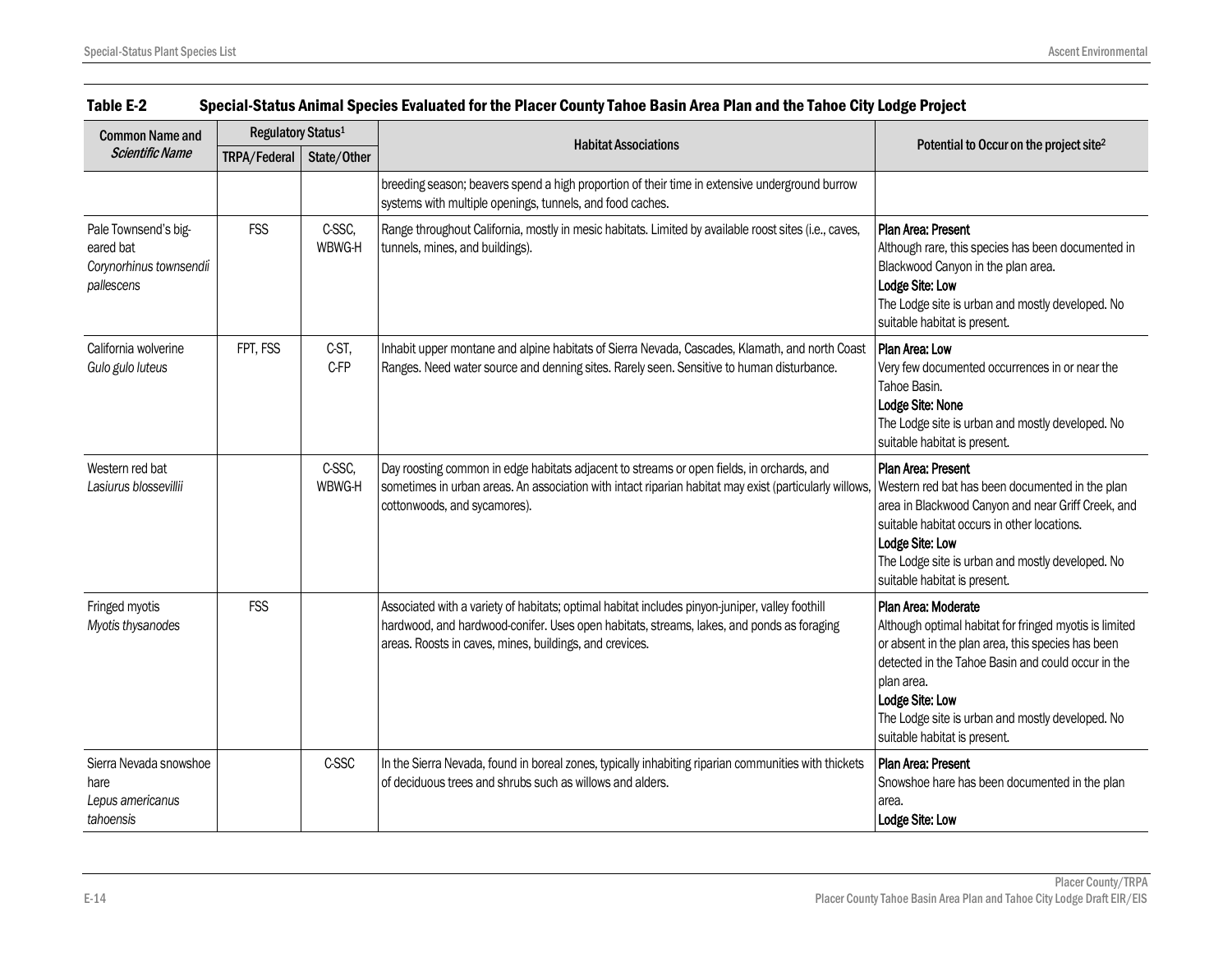| <b>Common Name and</b>                                 | Regulatory Status <sup>1</sup> |              |                                                                                                                                                                                                                                                                                                                                                                                                                                                                                                                                                                                                                                                                                                                                                                                                                                                                                                                                                                                                                                                                                                                                                                                                                             |                                                                                                                                                                                                                                                       |  |
|--------------------------------------------------------|--------------------------------|--------------|-----------------------------------------------------------------------------------------------------------------------------------------------------------------------------------------------------------------------------------------------------------------------------------------------------------------------------------------------------------------------------------------------------------------------------------------------------------------------------------------------------------------------------------------------------------------------------------------------------------------------------------------------------------------------------------------------------------------------------------------------------------------------------------------------------------------------------------------------------------------------------------------------------------------------------------------------------------------------------------------------------------------------------------------------------------------------------------------------------------------------------------------------------------------------------------------------------------------------------|-------------------------------------------------------------------------------------------------------------------------------------------------------------------------------------------------------------------------------------------------------|--|
| <b>Scientific Name</b>                                 | TRPA/Federal                   | State/Other  | <b>Habitat Associations</b>                                                                                                                                                                                                                                                                                                                                                                                                                                                                                                                                                                                                                                                                                                                                                                                                                                                                                                                                                                                                                                                                                                                                                                                                 | Potential to Occur on the project site <sup>2</sup>                                                                                                                                                                                                   |  |
|                                                        |                                |              |                                                                                                                                                                                                                                                                                                                                                                                                                                                                                                                                                                                                                                                                                                                                                                                                                                                                                                                                                                                                                                                                                                                                                                                                                             | The Lodge site is urban and mostly developed. No<br>suitable habitat is present.                                                                                                                                                                      |  |
| Western white-tailed<br>jackrabbit<br>Lepus townsendii |                                | C-SSC        | Year-round resident in sagebrush, subalpine conifer, juniper, and other habitats along the crest and<br>the eastern slope of the Sierra Nevada. Uncommon to rare.                                                                                                                                                                                                                                                                                                                                                                                                                                                                                                                                                                                                                                                                                                                                                                                                                                                                                                                                                                                                                                                           | Plan Area: Present<br>At least one occurrence has been documented in the<br>plan area, and potential habitat is present in other<br>locations.<br>Lodge Site: Low<br>The Lodge site is urban and mostly developed. No<br>suitable habitat is present. |  |
| Sierra marten<br>Martes caurina sierrae                | <b>FSS</b>                     |              | Inhabits dense canopy conifer forests with large snags and downed logs. Prefers old growth stands<br>with multiple age classes in vicinity.                                                                                                                                                                                                                                                                                                                                                                                                                                                                                                                                                                                                                                                                                                                                                                                                                                                                                                                                                                                                                                                                                 | Plan Area: Present<br>Numerous occurrences of Sierra marten have been<br>documented in the plan area.<br>Lodge Site: Low<br>The Lodge site is urban and mostly developed. No<br>suitable habitat is present.                                          |  |
| Pacific fisher<br>Martes pennanti pacifica             | FC                             | <b>C-SSC</b> | Inhabits stands of pine, Douglas fir, and true fir in northwestern California and Cascade-Sierra<br>ranges. Fishers are considered extirpated throughout much of the Central and Northern Sierra<br>Nevada (Zielinski, Kucera, and Ba 1995). No longer considered present in the Tahoe Basin; no<br>current records.                                                                                                                                                                                                                                                                                                                                                                                                                                                                                                                                                                                                                                                                                                                                                                                                                                                                                                        | Plan Area: Low<br>Considered extirpated from the Tahoe Region.<br>Lodge Site: None<br>The Lodge site is urban and mostly developed. No<br>suitable habitat is present.                                                                                |  |
| Mule deer<br>Odocoileus hemionus                       | <b>TRPA</b>                    |              | Year-long resident or elevational migrant that prefer a wide distribution of various-aged vegetation<br>for cover, meadow, and forest openings, and free water. In the Sierra Nevada, early to mid-<br>successional forests, woodlands, and riparian and brush habitats are preferred because of the<br>greater diversity of shrubby vegetation and woody cover. In addition to forage, vegetative cover is<br>critical for thermoregulation. Suitable habitats include a mosaic of vegetation such as forest or<br>meadow openings, dense woody thickets and brush, edge habitat, and riparian areas. Fawning<br>habitat, used by does during birth and by newborn fawns, is of critical importance for reproductive<br>success. A diversity of thermal cover, hiding cover, succulent forage, and water are needed during<br>fawning. Optimal deer fawning habitat has been described as having moderate to dense shrub<br>cover near forest cover and water, such as riparian zones. A source of surface water (e.g., creek or<br>river) is especially important to mule deer. Typical fawning habitat varies in size, but an area of 5-<br>26 acres is adequate, with optimal fawn-rearing habitat of around 400 acres. | Plan Area: Present<br>Mule deer from the Loyalton-Truckee herd occur in<br>the plan area.<br>Lodge Site: Low<br>The Lodge site is urban and mostly developed. No<br>suitable habitat is present.                                                      |  |